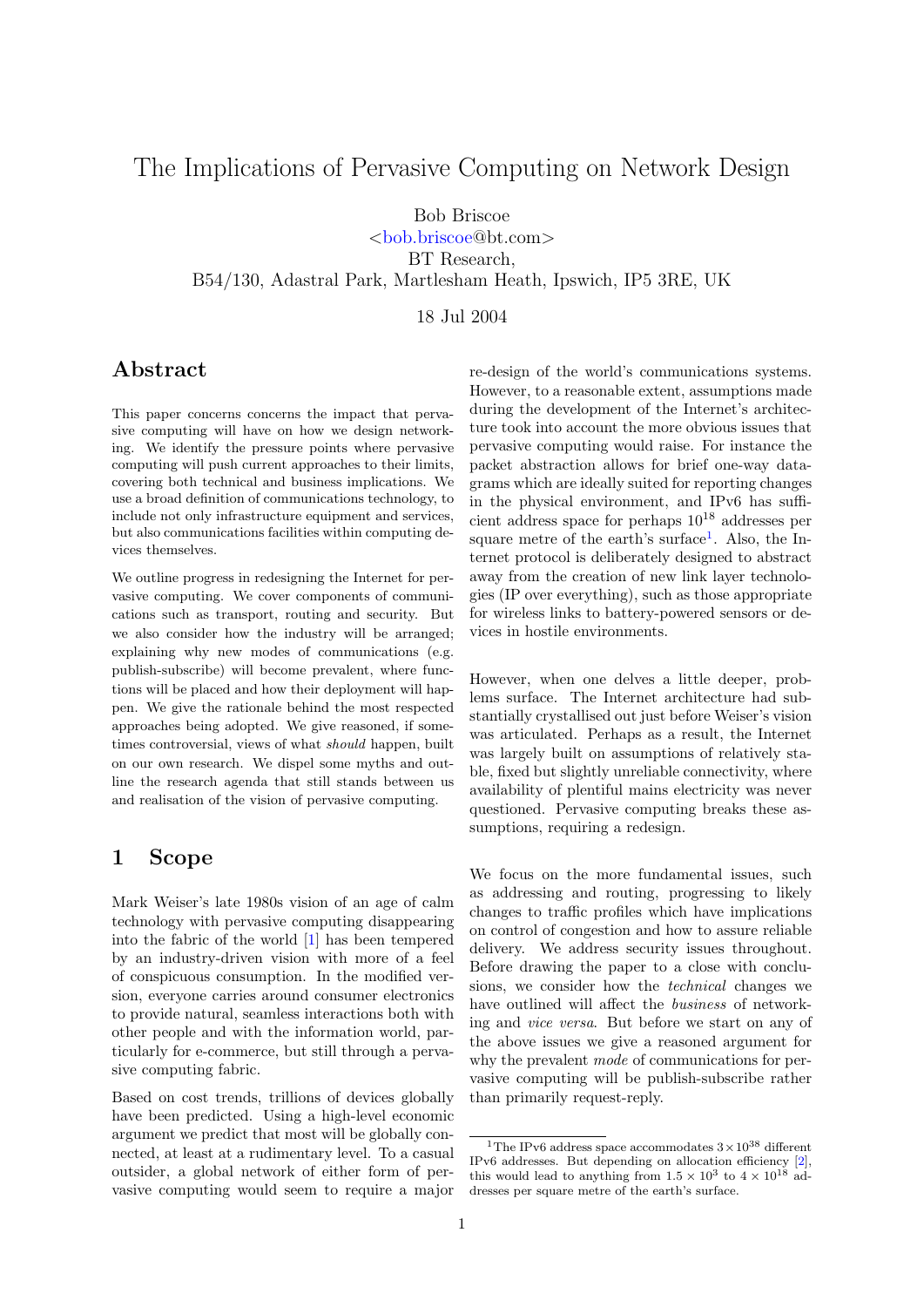## 2 Architecture

## <span id="page-1-0"></span>2.1 Conceptual model

No prediction of the impact of pervasive computing on network design can be undertaken without some characterisation of likely applications. Other articles survey expected applications [\[3\]](#page-18-2) including case studies of its use for care in the community [\[4\]](#page-18-3), in the home  $[5]$  and in the automotive sector  $[6]$ . The MIT Internet Zero project [\[7,](#page-18-6) [8\]](#page-18-7) has built lights in flexible office spaces containing Internetconnected switches through which they are connected to mains power, while touch sensors that look like light switches can be programmed to instruct the actual switches over the Internet in order to alter their state. Probably the application closest to widespread deployment is the use of identity tags in the supply chain to replace bar codes, while sensors on work tools and materials offer the promise of automating the recording of daily activity for workers, particularly in the service industries.

We believe we can abstract all these pervasive computing applications into a single conceptual model, which we will use throughout the rest of this paper. Pervasive computing devices allow the creation and use of models in information space that represent various aspects of our changing physical space. We can create information models that track changes in the physical world and conversely arrange to change the physical world when we modify our virtual models of it.

As a concrete example, the switch within an Internet Zero light socket contains a simple (two state) information model of the light, and touch sensors hold the addresses of the lights they control within their connectivity model. When a touch sensor is pressed, it uses its connectivity model to determine which light it requests to change its state. In reality, the entire world's Internet Zero lights and touch sensors are physically connected to the Internet. But each connectivity model is a logical mask programmed into each touch sensor that limits its logical connectivity to only a few lights. The connectivity model in any touch sensor can itself be reprogrammed to allow it to control different lights (or an Internet hi-fi, for that matter). For instance, when a 'screwdriver' (in reality an authorised ID tag and reader in a screwdriver-like casing) is touched against a light then a touch sensor, it might reprogramme the touch sensor's connectivity model so that in future it switches that particular light.

Thus, pervasive computing devices, in their role as the interface between physical and information worlds, have two complementary roles:

- to translate the state of the physical world into information (via sensors) and vice versa (actuators), collectively termed digital transducers,
- in concert with many other transducers, to share (i.e. communicate) information about the physical world with other computers in order to collectively build more comprehensive models of the real world to be used for various purposes.

In this paper we focus nearly exclusively on communications driven by sensing the world. A full treatment of our subject would include actuators, but we choose a scope that brought out at least most of the major issues, as sensors tend to be more diffuse and the load from them far greater. Wide area tight feedback loops between the physical and information worlds would have been even more challenging but will have to be set aside for future work.

Every sensor creates an information model of the part of the physical phenomenon it covers, but usually such localised models serve little useful purpose alone. Many of these localised models need to be composed into a more comprehensive model, requiring communication from the sensors, then processing to correlate the parts into a greater whole. This process is illustrated on the left of Fig [1,](#page-2-0) where the visual model is created from multiple photographic scenes.

Also, multiple information models of different aspects of the same physical thing may be required. For example, referring again to the left of Fig [1,](#page-2-0) its visual appearance, its thermal properties, its extent in 3-D space (an edge or vector model), etc. The creation of certain information models might be within the capabilities of the computing power of the network of sensors themselves. The way the visual model's creation is depicted in Fig [1](#page-2-0) works this way, composing a wide, high resolution 3-D visual scene across a 'sensor network' of simple devices, each connected to a simple camera. Other models might require more computing power than is available within the sensor network. In this case sensors (or networks of sensors) would have to report their findings to 'co-sensors' (or co-sensornetworks), which are computational processes running on more powerful computers (or across many computers). The figure shows the co-sensor case for thermal and edge models of the same original physical phenomenon.

Parts of each newly created model, may in themselves recursively form part of a more comprehensive information model of reality. The figure shows the visual model and the edge models being combined into a model of the 3-D extent and appearance of the original phenomenon. Further, these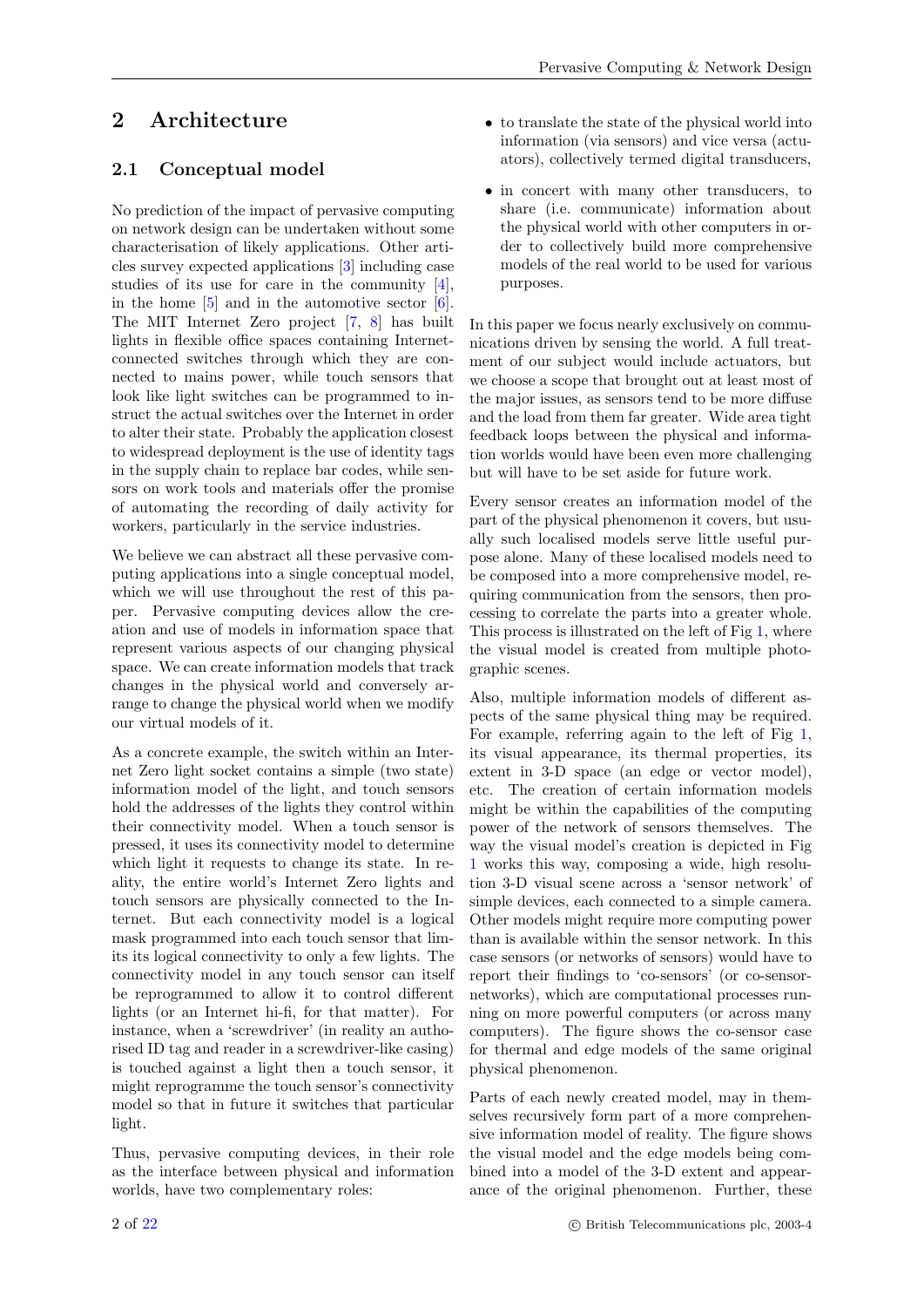

<span id="page-2-0"></span>Figure 1: Information models of the environment

models may be combined with non-physical information, such as ownership, value etc, extracted from on-line databases, as shown on the right of the figure.

Note that there is no implication of some grand plan leading to the ultimate model of everything. Each of the millions of mini-models will be required in their own right and each by some different interested party, who may or may not be willing to pass on their model to help build other models. But we can expect some owners of these models to exploit them both for their own purposes and to sell to others for theirs — retailing and wholesaling respectively.

Continuing the example of the Internet Zero light switches as an illustration, behind each touch sensor might be multiple connectivity models; a default and one for each person who had ever chosen to reprogramme the lighting system for their office space (assuming the touch sensor was arranged to also detect the identity behind each touch). A further model correlating all these separate models together could be built, also encompassing a model of the presence of individuals built from other sensor inputs. So the office lighting could adapt, trying to satisfy every occupant, given potentially conflicting requirements where some people turned lights on that others turned off.

## <span id="page-2-1"></span>2.2 Layered connectivity

In the above scenarios, connectivity is implicit. Physical and logical connectivity has been deliberately arranged so that each stage in the system can connect to and be understood by the next stage in the model. It is true that humans will often deploy sensor networks for specific purposes and ensure that their wireless transmissions can all reach each other, that they are all transmitting on the same frequencies, with the same codings and with the same application level languages and formats. However, many applications will include the creation of connectivity as part of the application. And it will be desirable to be able to use existing devices and models to create new applications. So we have to allow devices to find each other and form into networks in the first place.

A classic, well-worn scenario is where an individual walks up to a shop window with her personal digital assistant (PDA) which connects to a monitor in the window to give the individual access to more screen space. Behind this simple idea lies a host of problems. There are dozens of radio link standards in fashion at any one time (Bluetooth, the WiFi family, etc), using different frequencies in each region. And hundreds of legacy standards still in use across thousands of different devices. To find each other by radio contact, the PDA would have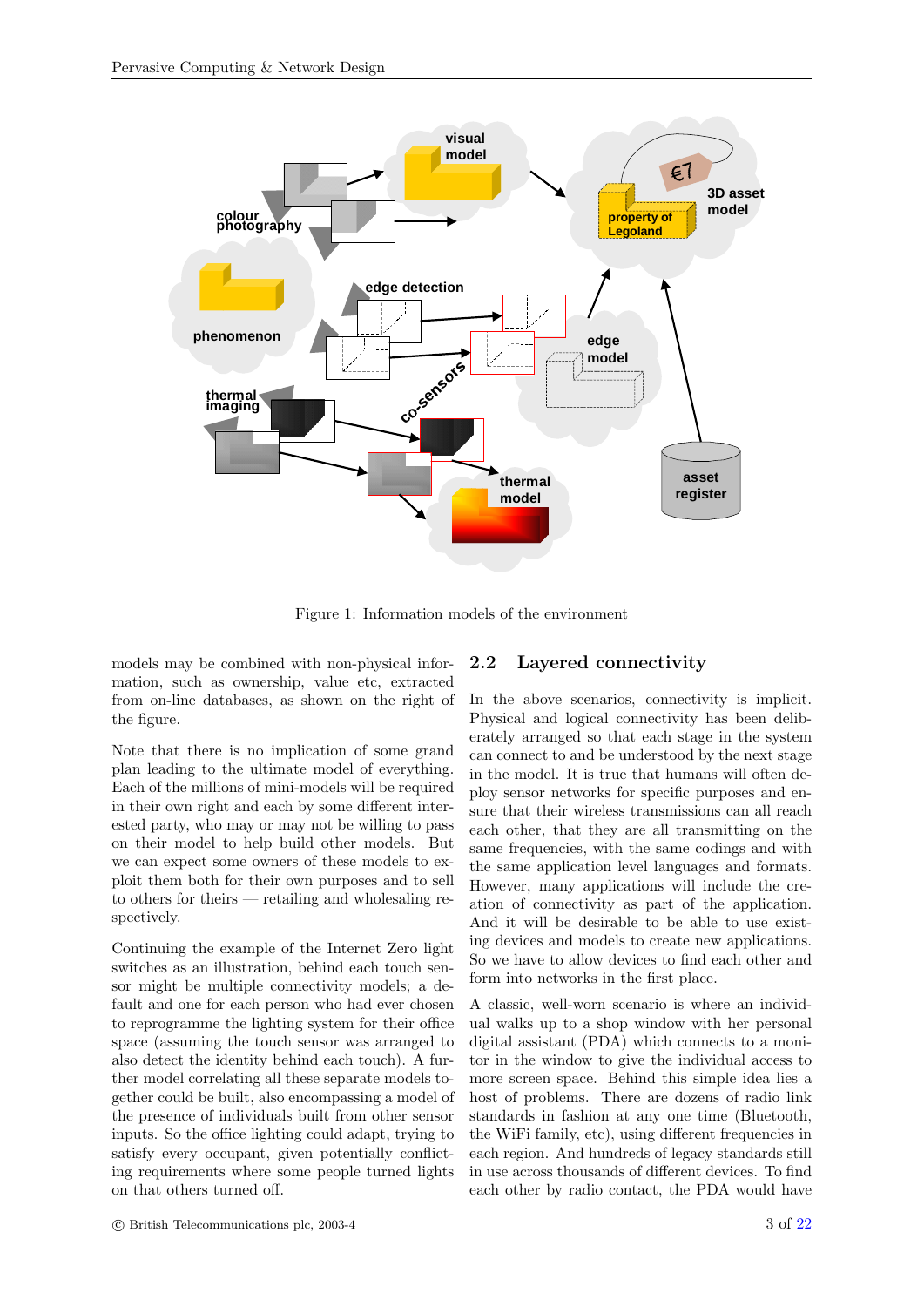to scan many frequency ranges and try all common coding, link and message formats (e.g. Jini, SLP, Twine, JESA, etc). The chances of such an approach leading to reliable seamless connectivity, any time, anywhere, are slim unless only one or two link standards predominate for all time.

An alternative approach would be to arrange at least the first stages of connectivity over a network common to any randomly chosen pair of devices, which was the purpose of introducing the Internet protocol — an intermediary between different link technologies ('IP over everything'). So both the PDA and the monitor use their own link technologies to connect to their respective points of presence on the Internet. The monitor advertises its location on a geographical extension of the Web (e.g. geographic mark-up language or SensorML), and the PDA, knowing its own location and coverage, uses a geographical search engine to find suitable monitors within range.

Clearly, the indirect approach to connectivity may also fail to connect our two devices due to lack of mutually understood standards at the application level (e.g. the XML format of the appropriate geographical search responses). However, the direct link approach has the same chances of mismatch at the application layer on top of the chances of mismatch at the physical, link and transport layers.

A logical model of the physical world has been created here in order to bootstrap creation of connectivity back in the physical world. Once the two devices have found each other in the information world, they can look up whether they have compatible interfaces in order to initiate a direct link. Failing that, they may have a good enough path to drive the graphics display through their Internet connection. Indeed, the monitor in our scenario may not have had any wireless connectivity at all, only having a fixed link to the Internet. Another advantage of the indirect connectivity approach is that devices can find each other in logical space even if the radio range of either of them is insufficient or not in line of sight.

A more far-reaching advantage is that logical objects can be placed in a model of the physical world even if they aren't located there in the real world. That is, a form of augmented reality, but within a model of reality, rather than the real thing (e.g. to test contingencies). If changes to the model were also able to drive events in the real world, it would be possible to test the response of the real world to simulated events.

On top of Internet connectivity, a further prerequisite for bootstrapping physical and logical connectivity in pervasive computing applications like that above will be comprehensive information



<span id="page-3-2"></span>Figure 2: Communication modes

models of the location of things in the physical world [\[9,](#page-18-8) [10\]](#page-18-9). Again, we see the pattern where we start with potential connectivity to everything, then logically reduce connectivity to that possible within a confined geographical scope, then further reduce connectivity to that required for an application. Effectively we are creating overlay networks over overlay networks.

#### <span id="page-3-3"></span>2.3 Modes of communications

Asynchronous communications Impressive work has been done compressing common communications protocols into tiny devices. For instance Shrikumar has implemented a Web server and all the protocols beneath it using 256B of code [\[11\]](#page-18-10). However, this example highlights a need to carefully consider what *mode* of communication is appropriate when interfacing with the physical environment. The Web works in request-reply mode. A client asks and the server responds. But this isn't how we sense the physical world. We don't ask the grass what colour it is. Photons arrive from the grass unsolicited. If we want to know whether it is dark yet, we don't keep asking a light sensor whether it's dark yet. It is far more efficient to configure the sensor to tell us when it's dark and, importantly, we will find out as soon as it gets dark, rather than the first time we happen to ask after it has got dark —  $timely$  notification of events. Thus, request-reply is appropriate for actuators, but less so for sensors.<sup>[2](#page-3-0)</sup>

Thus a more appropriate mode of communication for sensors will be based on asynchronous events, a point made by Shrikumar himself about the applicability of his miniature Web server with respect to his earlier work on event notification embedded in devices  $[12]$ . An event should trigger in a sen-sor as its environment<sup>[3](#page-3-1)</sup> changes, the magnitude of

<sup>2</sup>Request-reply has its place when a model is rarely used and can be stale between times.

<span id="page-3-1"></span><span id="page-3-0"></span><sup>3</sup>Time being part of a sensor's environment, which may be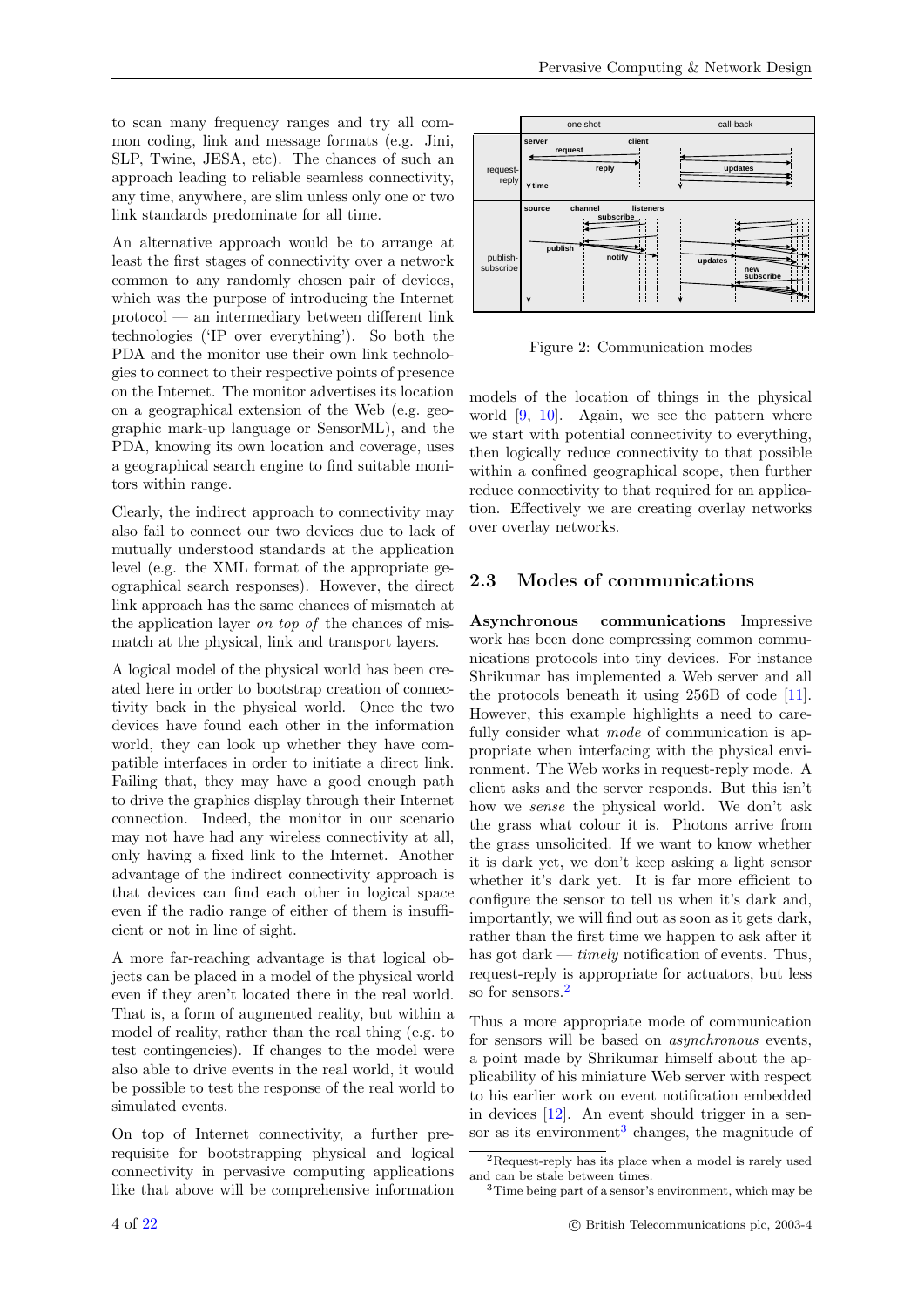the necessary change determining the sensing *gran*ularity. An event notifies a change in the state of an object, allowing other copies or models of that object to update themselves, which in turn may require them to generate further events. Event notification requires the publish-subscribe (pub-sub) mode of communications [\[13\]](#page-18-12) (figure [2\)](#page-3-2), where an object publishes its potential to generate events to a logical channel, then listeners may subscribe to be notified when they occur.

In terms of the conceptual model built in the previous section, some information models will need to be physical-event-driven and continuous, requiring pub-sub feeds into them, while others will be created to fulfil one specific request, requiring requestreply. So each arrow representing communications between adjacent models in Fig [1](#page-2-0) might involve either push or pull. However, an event-driven model can only receive genuinely timely events if all the models it depends on are also event-driven<sup>[4](#page-4-0)</sup>, right back to the physical phenomenon itself. Whereas a request-reply model will still be valid if it makes a request into a real-time model lower down the chain. Thus, all pervasive computing systems should support pub-sub.

A common composition of both request-reply and pub-sub modes is where a pub-sub session is dynamically created (and eventually torn down) on request, with regular responses fed back to the requestor. This is an example of the call-back mode of communications (figure [2\)](#page-3-2). Later we will discuss an approach called directed diffusion [\[14\]](#page-18-13) that works this way, with a request diffusing through a sensor network to the most appropriate sensors and regular responses following the same path in reverse to the requestor. We implemented another useful composition termed lookup-and-watch using our generic announcement protocol (GAP [\[15\]](#page-18-14)), where the initial request gives an immediate reply. but also sets up a call-back session to notify future changes, the address of which is also published so others can join.

Having introduced the main modes of communication relevant to pervasive computing, we single out pub-sub for special attention below, examining two further features beyond timely notification that are particularly relevant to pervasive computing: group communications and no listening at the source.

Before moving on, we should clarify that we do not envisage the pub-sub mode being prevalent for machine-to-human communications, as few people want or need continual interruption (evident from the lack of take-up of Web push in the mid-1990s).

Humans prefer the hybrid messaging mode where communications are queued until the recipient's attention is ready to turn to them. We only expect pub-sub mode to predominate for machineto-machine communications.

Group communications Whereas request-reply is inherently point to point, pub-sub's inherent point to multi-point nature allows multiple parties to maintain the models they need. The underlying feeds from the real world may then contribute to a plethora of different views of the world.

But it would be unscalable to expect a sensor to remember a list of everyone interested in its output, because it would have no control over how much interest there might be. Also, every device listening for sensor events would have to remember to tell the sensor of any changes to its notification address while it was waiting.

Two approaches solve this problem. One provides a bare logical communication channel where those interested join the channel (e.g. IP multicast [\[16\]](#page-18-15)). The other simply moves the problem to a proxy service for the sensor (e.g. the distributed event mediator service in the Cambridge Event Architecture [\[17\]](#page-18-16)). In either approach, a sensor only has to remember one channel address and send just one message to it for each event, rather than overloading already challenged sensors with multiple requests.

Under the covers, both approaches are essentially similar. They are both generally implemented as numerous software objects, which are addressed collectively as a logical channel. Listeners declare their interest to their neighbouring instance of the channel, which remembers their interest and in turn subscribes onwards to other instances. When an event occurs, the source sends it to its neighbouring instance of the channel, which distributes it onwards towards wherever interest has been declared  $(figure 3)$  $(figure 3)$ .

However, the fundamental difference is that the mediator provides a bundle of event-related services while the bare communications channel deliberately only provides dumb forwarding. So a bare channel could as easily be implemented either as a radio channel, or as a collection of software subscription lists as described above. The bare channel approach is deliberately designed [\[18\]](#page-18-17) to be complemented by other services such as event archiving and recovery, but only if required. If recall of previous events were required, perhaps to help late joiners or those temporarily disconnected, the event mediator would provide this service itself, whereas without knowing why, the bare channel would simply

used to trigger scheduled reports on the rest of the sensor's environment.

<span id="page-4-0"></span><sup>4</sup>At the same or at a finer granularity.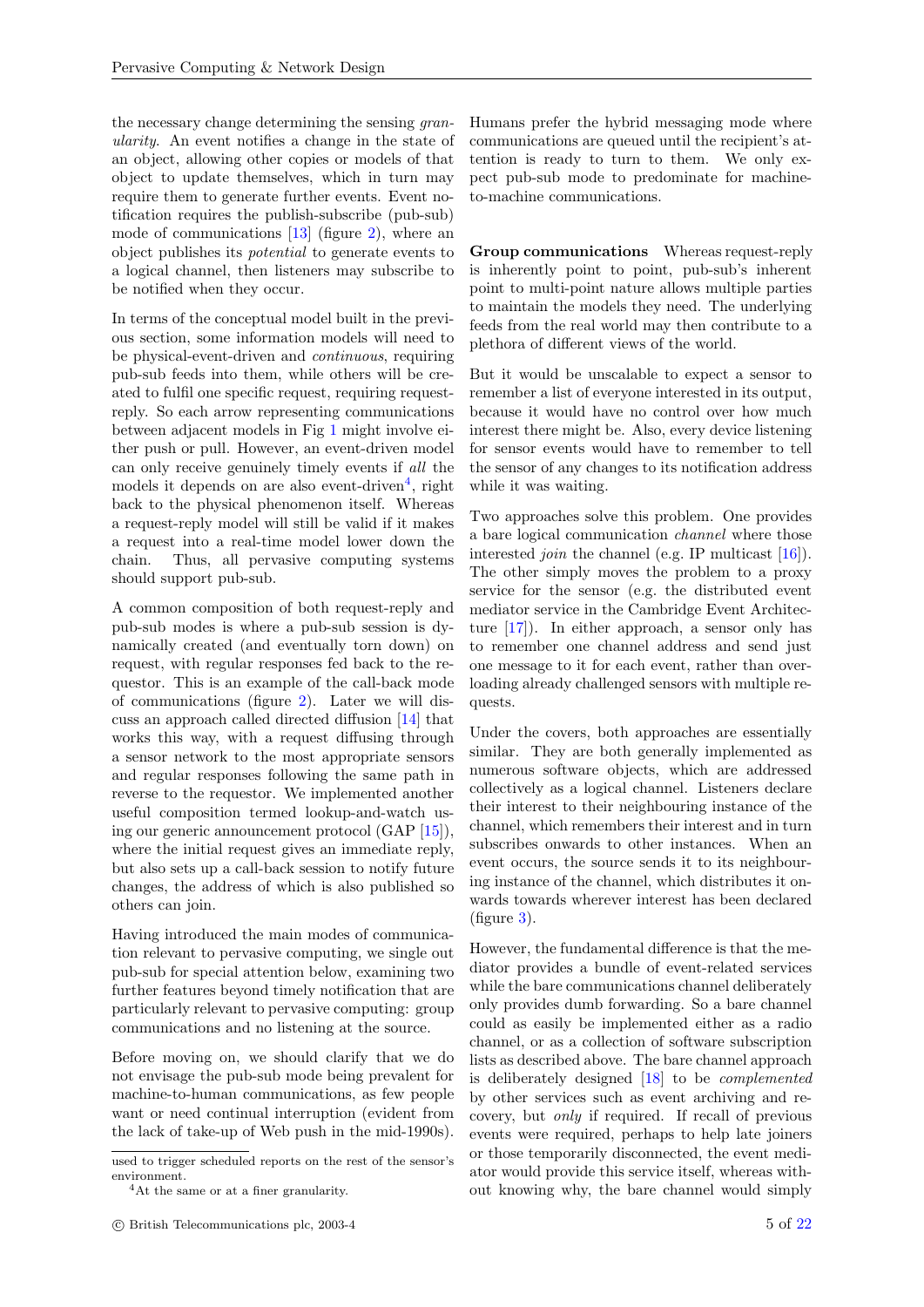forward the information to an archiving node because it had joined the channel in order to provide this service. Other approaches sit at intermediate points on this spectrum. For instance, Microsoft's SCRIBE [\[19\]](#page-18-18) is a bare channel service, but also offers reliable delivery (discussed in §[3.5\)](#page-12-0).

Of course, we cannot expect everyone to share their data freely. Confidentiality may be required to protect trade, individual privacy [\[20\]](#page-18-19), or other differences of interest. Again the above two approaches differ in how they offer confidentiality. An event mediator service includes an access control function that acts fully on behalf of the sensor. This requires each listener to give appropriate credentials before being allowed to join, while the dumb channel again leaves confidentiality to another service. The sensed data would have to be encrypted before sending to the channel, while another service would control access to the decryption key. So anyone could join the channel, but they would not understand it without the key. The merits of each approach are discussed in the sections on function placement  $(\S2.4)$  $(\S2.4)$  and on security  $(\S3.6)$  $(\S3.6)$ .

Announce or listen A further advantage of the pub-sub mode is that the sensor has no need to listen for requests in 'server mode'[5](#page-5-1) . Wireless sensors would very quickly run down their batteries if they had to leave their radio receiver running to listen for arbitrary incoming requests. It is far less power-consuming to leave only the sensing mechanism running, 'listening' for changes to the physical environment, which can then trigger power up of the radio circuitry only to send notification of the event.

But, when discussing our conceptual model earlier, we emphasised that pervasive computing systems need to be able to respond to arbitrary requests as well as asynchronous notification of events. Does this not mean that their radio receivers will have to remain powered up anyway? The answer lies in separating event memory from event communication. In order to answer requests for the current temperature, or the current state of a touch sensor, the sensor itself doesn't need to remember its own state. As long as something else (connected to mains power) receives events from the sensor, it can respond to requests for the sensor's current state between times.

Proving many of the points so far, Shrikumar's tiny Web server was soon taken off the Internet, as its serial link was continually overloaded with requests from curious browsers. Its content is now served from a larger mirror server.

#### <span id="page-5-0"></span>2.4 Function placement

Evolvability A system's evolvability is highly sensitive to the placement of communications functions, which is the chief concern of the Internet's end-to-end design principle [\[18\]](#page-18-17). The need for evolvability of today's communications infrastructure is obvious, given large investment costs require future-proofing. But one may wonder why evolvability of pervasive computing devices is a concern, given the growth of pervasive computing is based on projections of plummeting device costs [\[1\]](#page-18-0). Can we not assume each device is disposable, only ever being used for the purpose for which it was first deployed? The issue here is that the equipment is only a part of the cost of a new application. Deployment is a major cost consideration, so it is highly desirable to put devices deployed for one purpose to use for others. For instance, to add a one penny wireless sensor beneath the drum of your washing machine costs a lot more than remotely reusing the one that is already there.

Open by design, closed by choice In  $\S 2.2$  $\S 2.2$ on layered connectivity we recursively created confined connectivity within wider potential connectivity. We argue that the value of global connectivity greatly outweighs the cost. Metcalfe showed that the value of the connectivity of each device rises with the number of other devices it could potentially connect to, making global connectivity highly valuable. Whereas the cost of fully standards compliant Internet connectivity is about a mere 200B of code  $[11]^{6}$  $[11]^{6}$  $[11]^{6}$  $[11]^{6}$  plus the running cost of the processing and bandwidth required for the extra header layer (compressible to a byte or so). Devices might not carry an Internet stack, but instead connect to a hub that does. However, the added complexity of arranging and managing a hub hardly seems worthwhile given the low cost of direct Internet connectivity. Therefore economies of volume manufacture are likely to lead to every device design including an Internet stack, whether or not it is needed for every application.

Global connectivity is also highly desirable for evolvability, otherwise new uses will be constrained by locality. For example, initially it may not seem necessary to give light switches global connectivity, but one day you might appreciate the facility to turn your lights off from your mobile phone while

<span id="page-5-1"></span><sup>5</sup>The term server relates to any process able to respond to arbitrary incoming requests, irrespective of whether it runs on a large machine often called a 'server' or on a tiny sensor.

<span id="page-5-2"></span> $62.5\%$  of the memory of a Berkeley mote, which is likely to grow in capacity and shrink in size in line with Moore's Law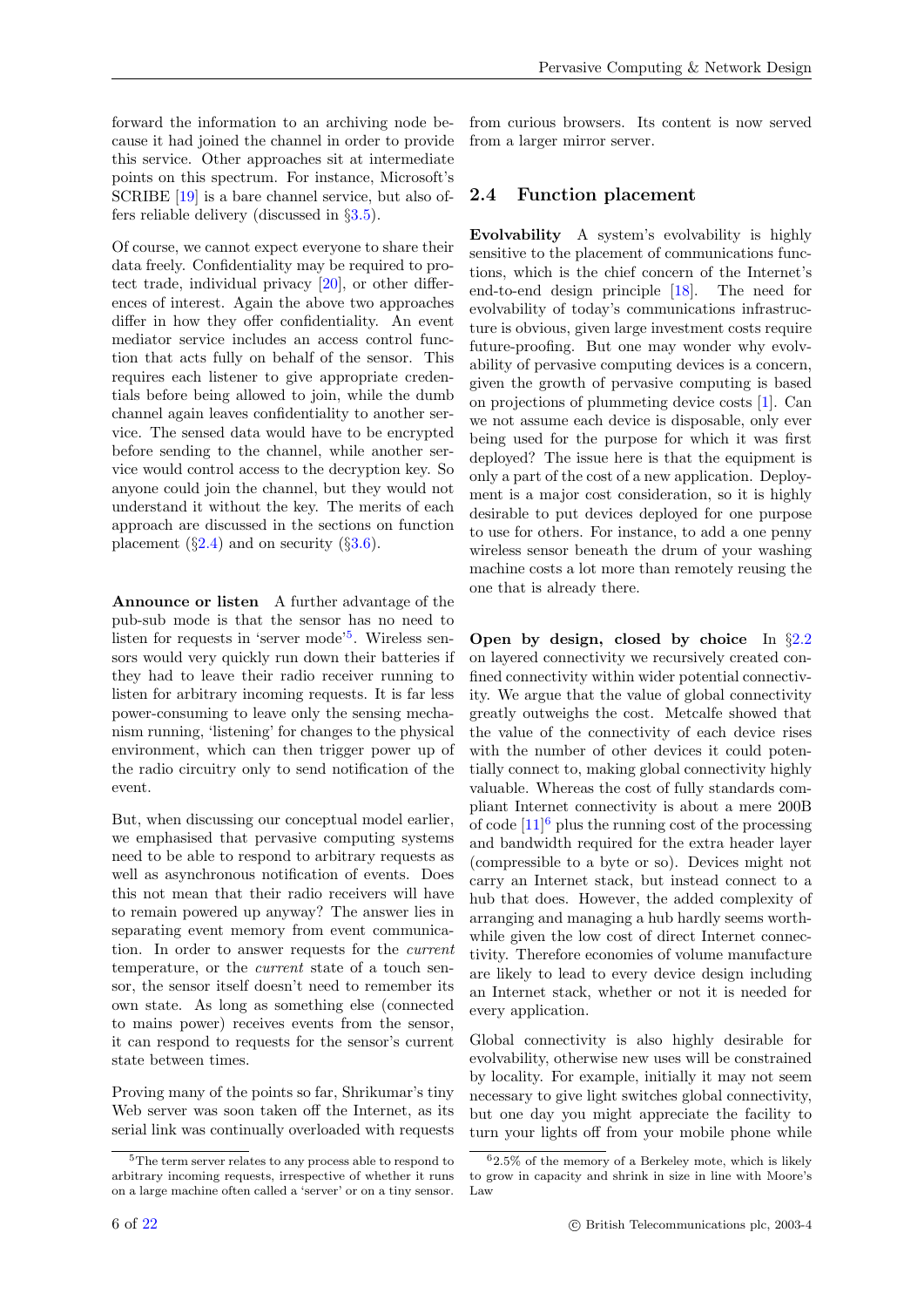on holiday. However, more controversially, others may be able to remotely control or monitor your lights. One approach to this privacy problem is to place inherent accessibility limits in the design (e.g. to design a car door lock so it can only be opened within a limited range). But this only limits the first hop, which cannot be prevented from networking onward globally. A safer approach is to assume global accessibility might exist, and to close off undesirable uses logically rather than physically. To fully stress network design, we take the 'assume open then close' approach. However, we accept that designers of car security systems and the like will care more about present security than future evolvability. This dilemma is further explored in another article specifically on privacy [\[20\]](#page-18-19).

Dumb relays Whether or not the devices themselves should be evolvable, it is certain that the rest of the systems they work with should be. All too often, principles of evolvable system design are too readily set aside in pervasive computing demonstrators. Rather than designing for messages from sensors to be transmitted to and from any other computer in the world, functions are often embedded in the base-stations that interface between the sensor and the rest of the world, perhaps doing some address or protocol conversion (e.g. from sensor-local to global). We discuss some cases below where intelligent base-stations can be justified on principle. But if intelligent relays are necessary to a design, the end-to-end design principle teaches us that it is worth taking a long hard look at alternative designs that confine intermediate relays to dumb forwarding.

Ideally, the sensors themselves should be first class Internet citizens. But failing that, the remote endpoints they communicate with should supplement their limited capabilities, not neighbouring relays (so the fate of a communication depends only on state and trust shared between the end-points of the communication). Tying higher layer functions to specific instances of equipment operated by specific parties will limit flexibility, especially for new business models.

Power conservation can be a valid reason to relax the end-to-end principle, with base-stations taking on additional functions by virtue of their role as the first mains-powered node in the path. But this need not be an excuse to open the flood-gates to more functions than necessary. For instance, strong encryption is possible on challenged devices (see  $\S 3.6$ ), so sensors should encrypt their data for confidentiality and the base-station should merely relay the encrypted data to another destination. Functions such as re-transmission can be achieved without access to encryption keys, the goal being to limit access to as few parties as possible. For instance it would be inadvisable to embed an event mediator service in the base-station, which decrypted events and controlled further access to them itself. This would limit future uses of the system to ones where the base-station operator was trusted by everyone who might want these future uses.

However, it may be more efficient for the sensors themselves to behave as intelligent infrastructure (relays) for the nodes around them — multi-hop sensor networks. Taking the sensor network as a whole, it has been proven that combining data aggregation with the relay function within each sensor saves considerable battery power for typical diffuse sensing applications [\[21\]](#page-18-20). When battery power is paramount relative to evolvability, it seems we have to compromise and make infrastructure more application specific — counter to end-to-end design principles. We return to this subject in §[3.3](#page-8-0) on routing.

## 3 Component services

So, faced with all the choices above and more to come below, which course should a wireless sensor manufacturer or network equipment vendor take? Is there a generic design for communications with miniature devices? Which communications services should service providers be considering? Of course, the detailed answer might depend on the specifics of the application or the devices required for it. But, the following sections discuss progress towards defining generic component services so that as many specific requirements as possible can be satisfied by building applications over these components.

To kick off the discussion we propose a straw man design for the communications systems of a miniature device. We believe that a large range of applications could be satisfied by this apparently strange proposal. We briefly outline the reasoning behind the proposal, but we do not intend to imply that any other approach must be inferior in all circumstances. The architectural discussion above was necessarily conducted at a fairly abstract level. We put up a straw man at this point to deliberately force a change of pace in the paper. As we proceed through the following sections, the choices widen further for each aspect: routing, addressing, reliable delivery, congestion control, traffic profiles, security and other ancillary communications services. We hope the straw man will provoke thought while reading those subsequent sections, and remind the reader that the economies of scale necessary for the pervasive computing vision require device manufac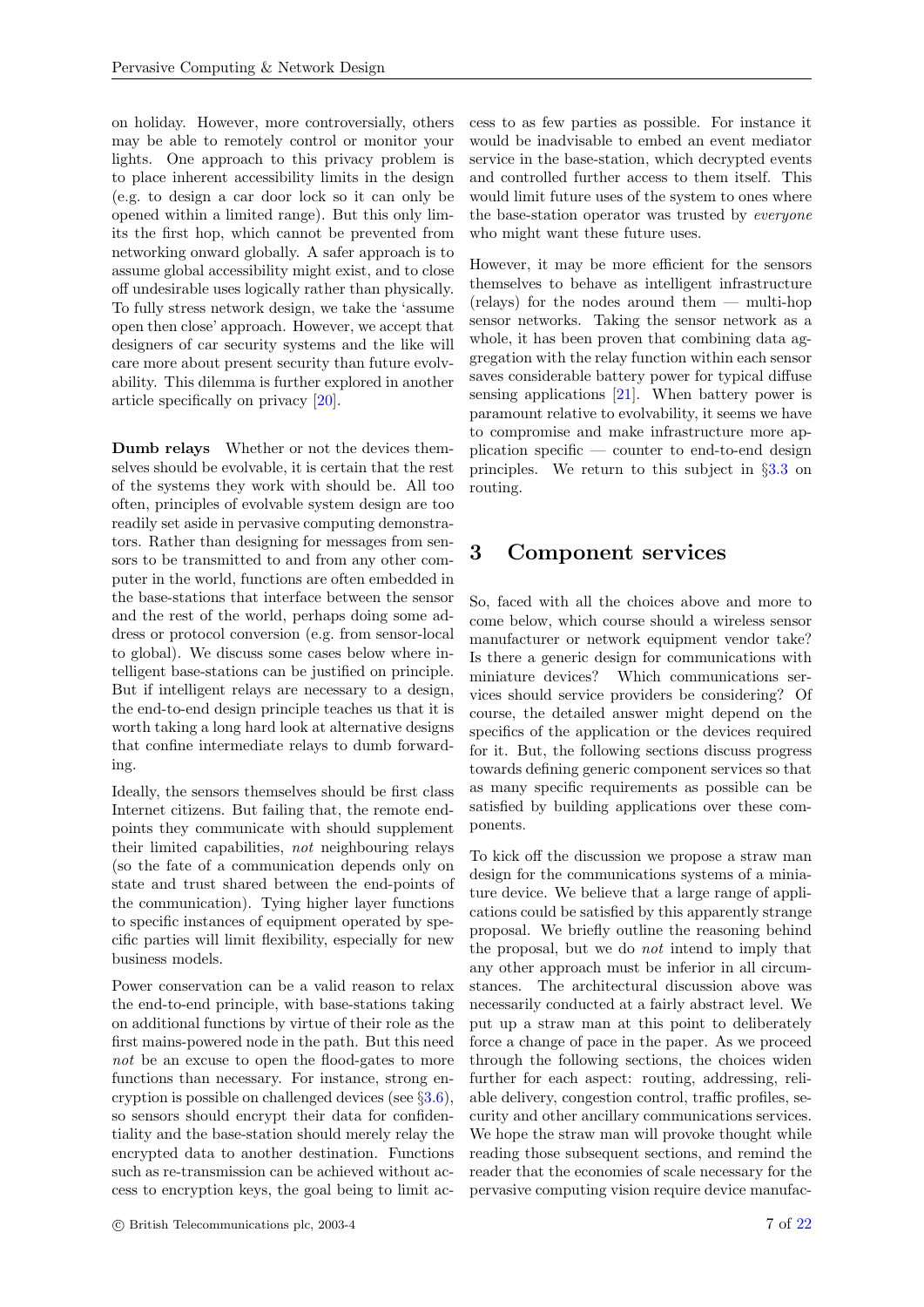turers to commit to a design that will survive a large production run.

#### <span id="page-7-3"></span>3.1 A straw man proposal

We would recommend a configuration-free device that powered up its radio transmitter whenever it sensed a threshold change to its environment. It could then send a 'fire-and-forget' datagram to a hard-coded multicast address<sup>[7](#page-7-0)</sup> and immediately power down its transmitter. It would also send heartbeat messages, confirming the previously sent event at regular intervals<sup>[8](#page-7-1)</sup>. The device would have to be one hop from its base-station. It should be relatively tamper-resistant, at least outputting a warning if tampered with, so that it could hold an internally stored key, which it would use to seed a regularly changing pseudo-random sequence of keys used to encrypt its messages.

Our reasoning for choosing this design is that, although a sensor may only be able to perform one simple function, to bring down its cost of production, it should be manufactured in volume. So its single function will need to be applied in many different ways. So the device must be secure to some degree even though it may not always need to be. And we have deliberately chosen to allow it to be re-purposed pre- and post-deployment but without re-configuration, so that the device need have no server listening for configuration changes, saving battery power and improving inherent security. For instance, proofing it against the sleep deprivation torture attack [\[22\]](#page-18-21), which leaves any node that responds to arbitrary requests vulnerable to rapid exhaustion of its battery.

We have recommended multicast addressing, as otherwise a device hard-coded to send to a unicast address is permanently tied to a specific corresponding node. Multicast addresses have no topological significance, so the receiver of each message can be changed without involving the sender, instead only requiring potential receiver(s) to be configured to listen. Multicast addresses need only be loosely unique, as a multicast transmission can be locally scoped, to prevent clashes with transmissions to the same address. Any receiver could remulticast with a wider scope if necessary.

The device's multicast event notifications could be limited to just one receiver, by not revealing the seed key more widely. Or the seed key could be published if there were no need for confidentiality.

Between these two extremes, time-bounded parts of the pseudo-random sequence could be revealed to selected groups [\[23\]](#page-19-0) by a separate key management server.

At least one receiver (perhaps the only authorised receiver), could maintain the sensor's state, acting as its proxy for arbitrary incoming requests, and archiving events for late joiners. The sensor would not be able to receive acknowledgements for anything it sent, so, if a receiver missed a heart-beat, it would need to rely on other receivers for a retransmission [\[24\]](#page-19-1) or, if there were no other successful deliveries, wait until the next heartbeat.

This straw man proposal is intended to cover a wide set of circumstances, but only where each sensor alone has sufficient radio range to reach a mainspowered communications device. Multi-hop networks of sensors would not be possible with sendonly sensors. Multi-hop sensor networks come up repeatedly in the rest of this paper, being a major focus of the research agenda. But that doesn't make this straw man proposal irrelevant, given single hop wireless sensors may turn out to be more prevalent in practice.

### <span id="page-7-2"></span>3.2 Unusual link technologies

Given power constraints, communications links to pervasive computing leaf nodes often use highly constraining technology. Connectivity may be the exception rather than the rule [\[25,](#page-19-2) [26\]](#page-19-3), due to lineof-sight issues as much as power conservation. Link availability may have to be pre-scheduled or opportunistic. Error rates may be high even when connected.

Further, the range of one end-point may be much greater than that of the other (typically where one end is connected to mains power), implying that often connectivity will be unidirectional. Nonetheless, novel technologies have been built to scavenge energy from communications in one direction, modulating it in order to respond in the other. Radio frequency identity tags work this way, capturing the excitation energy in the reader's radio transmission until sufficient energy has been built up to respond by modulating the incoming signal. Microelectromechanical (MEM) fabrication has been used at UC Berkeley to build corner cube reflectors on 'smart dust' devices. It is projected that smart dust will be small enough to float in air or water. The reflectors work on the same principle as roadway cat's eyes, but the angle of one face can be varied slightly to modulate the reflection of an incoming optical beam back to its source [\[27\]](#page-19-4). The team have manufactured a sub-millimetre cube

<span id="page-7-0"></span><sup>7</sup>Preferably IP multicast, but otherwise a multicast medium access control (MAC) address, with a different one in each device.

<span id="page-7-1"></span><sup>8</sup>Slow changes to the interval could be arranged with repeated advance warnings.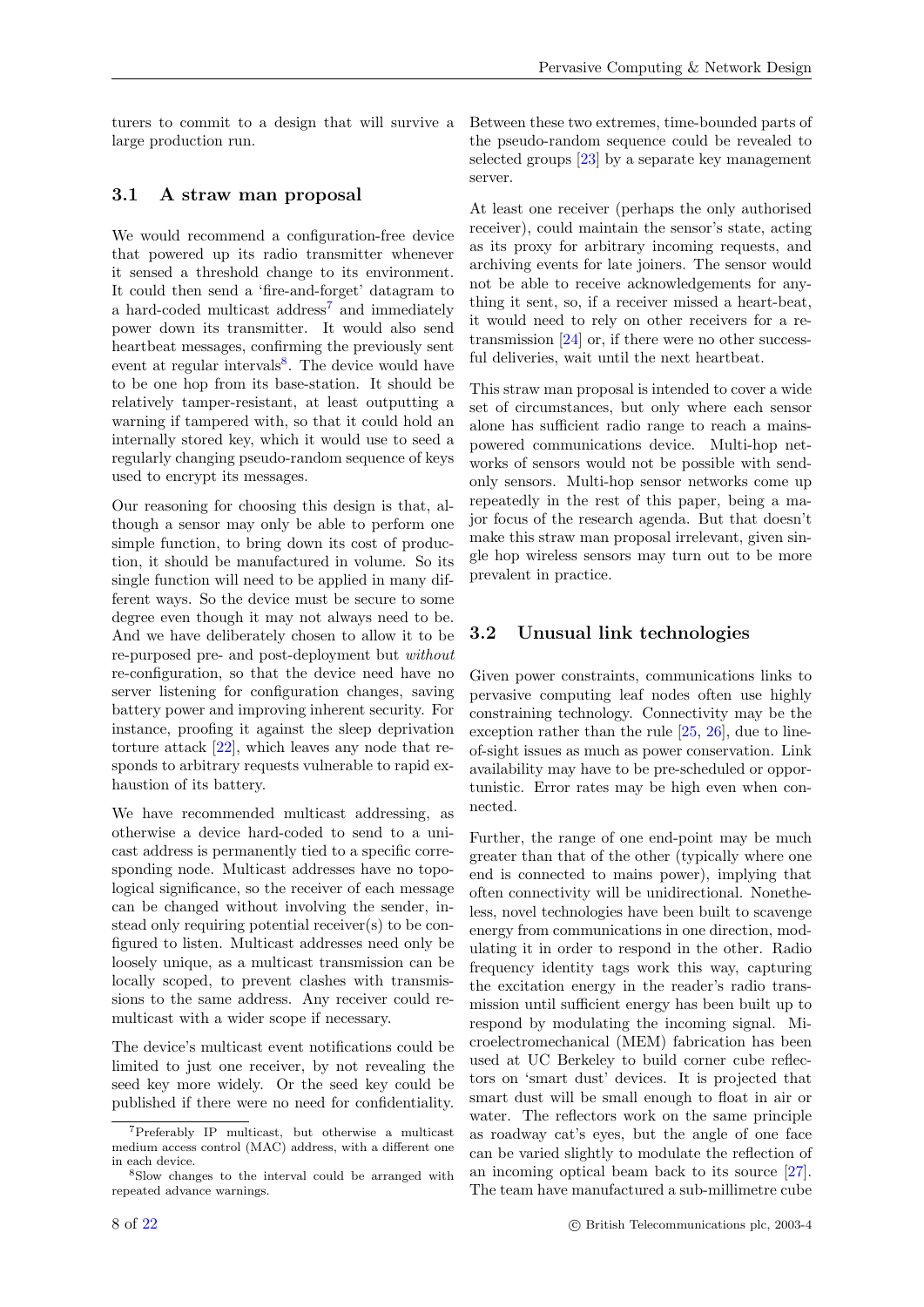and achieved 400b/s over 180m with good signalto-noise ratio [\[28\]](#page-19-5), while their analysis claims many kb/s are possible over hundreds of metres in bright sunlight.

Such power scavenging technologies seem more suited to request-reply mode, where a reader basestation requests a reading and the sensor responds. However, smart dust is equipped with hybrid communications technology, so that it can hail the basestation with a short burst of radio broadcast. The base-station then shines its optical beam in order to pick up the message the sensor has for it [\[27\]](#page-19-4), giving the sensor on-demand access to the link for minimal energy cost.

Even with more conventional wireless link technologies, there is considerable scope for improving power efficiency by designing medium access [\[29,](#page-19-6) [30\]](#page-19-7) and transport protocols [\[31\]](#page-19-8) to minimise energy use, with only minor compromises in traditional performance metrics necessary.

All this novel link technology helps, but doesn't remove the problem of poor connectivity, which changes the rules for designing all the layers built over it, right up to the application. In our own index-based event-messaging system [\[32\]](#page-19-9), eventual message delivery over disconnections is provided by the managed messaging layer on announcers and listeners. Messages are clustered into groups based on interest and indexes of the current version of messages in each cluster are beaconed at regular intervals. As nodes regain connectivity, their managed messaging layer transparently finds which messages they have missed and accesses them from an event archive.

#### <span id="page-8-0"></span>3.3 Routing

The task of routing messages through an ad hoc network of mobile battery-powered nodes is hard enough when the nodes are allowed large, rechargeable batteries. A 2003 review of practical progress revealed most research was still stronger in theory than practice. Just one implementation (as opposed to simulation) of a routing protocol (AODV [\[33\]](#page-19-10)) was able to reliably route packets over more than one hop [\[34\]](#page-19-11). These were results from the Internet Engineering Task Force's (IETF's) Mobile Ad Hoc Networks (MANET) working group, which has been chartered since 1995/6 to focus on standardising protocols that are near to market.

To realise the vision of pervasive computing, far more challenging scenarios are envisaged. Routing protocols have been implemented for large numbers of tiny, dust-sized devices with very short range, where each second of battery use is one second closer to death. In such scenarios, few nodes

are within range of a gateway giving access to wider networks, but collectively a network of sensors should be able to relay most nodes' messages to a gateway.

Routing hierarchy Routing research for sensor networks has rightly separated routing within the sensor network from the routing beyond it. Although there may be a choice of routes out of the sensor network, it is rarely necessary to consider optimising routes across both networks at once, as the sensor network leg is far more resource-critical. However, ensuring that messages destined for the sensor network enter it from the most efficient gateway requires a model of the sensor network to be held by routers outside the domain. If routing nodes are relatively powerful (e.g. MANETs being considered by the IETF), it has been argued that popular link state routing protocols can be sufficient. They can be tuned to allow the combination of fixed and mobile nodes to work together effectively, without too much power and memory con-sumption within the MANET [\[35\]](#page-19-12).

System-wide energy conservation Routing protocols are generally designed to be agnostic about which route cost-metrics to use. So it is relatively straightforward to replace traditional hop metrics with power-aware metrics. Singh *et al* [\[36\]](#page-19-13) showed mean time to battery exhaustion for a whole mobile ad hoc network could be considerably improved by using such metrics.

Chang et al [\[37\]](#page-19-14) proved analytically that battery lives across a whole network of fixed but wireless devices could be maximised with no need for global co-ordination, only requiring an algorithm local to each node that ensured local energy consumption was proportional to local energy reserves. However, often the lifetimes of critically placed nodes become the determining factor for the lifetime of the whole network (e.g. those close to a base-station).

Application-specific concast In  $\S 2.3$  $\S 2.3$  we explained the need for pub-sub mode of communications and introduced the requirement for routing events to multiple parties. However, sensor network routing has avoided multicasting, as it is more power efficient to relay events across sensor nodes to a single gateway rather than duplicating the message and the power required to transmit it. From there, the multicast model can be offered, with multiple parties subscribing to a logical event channel.

In 2001, researchers at the Internet Sciences Institute (ISI) showed that when on-net capacity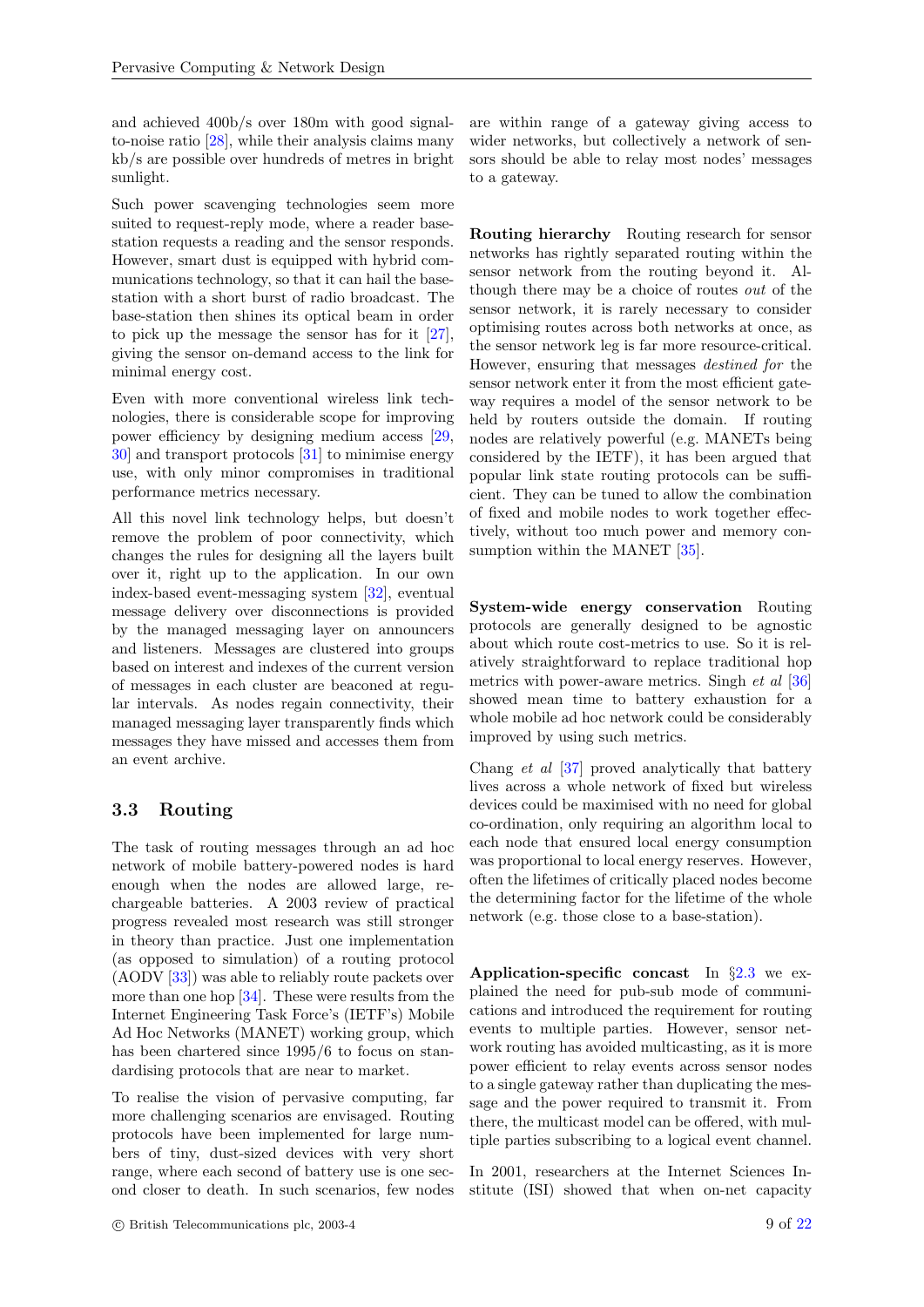

<span id="page-9-0"></span>Figure 3: Multicast and concast group formation and forwarding

(within the sensor network) is critical, it is more efficient to aggregate data from sensors while routing it, rather than sending each reading separately to an off-net reader to be aggregated there [\[21\]](#page-18-20). This proved the correctness of their seminal earlier work called directed diffusion [\[14\]](#page-18-13).

Directed diffusion was a radical departure. Traditionally routing is based on node addresses, ensuring everywhere in the network maintains routes to any other address so that applications can send messages to other nodes by their addresses. Instead, directed diffusion addressed messages by the content of the question that required answering. And nodes advertised the answers they could give by the content of the questions they could answer. Thus, for a sensor reading such as "temperature  $= 17$ " the relevant content name is "temperature". This was the first instance of what came to be termed content-addressable networks (CANs).[9](#page-9-1) However unlike subsequent CANs, directed diffusion worked without the benefit of any underlying routing. Sensors capable of answering "temperature" questions would advertise this fact to their neighbours, who would flood this fact outwards. Queries about "temperature" could then be routed to the correct sensors, leaving behind a trail of 'bread-crumbs' so return messages could be reverse routed to the original place the query had entered the network. While return messages were relayed across the sensor network, the temperature values could be aggregated. For instance, the weighted mean might be calculated before forwarding on the result.

The aggregation functions to use and the routing logic of each directed diffusion session were highly

application specific. As explained earlier, evolvability has to be compromised if other factors (e.g. power conservation) are paramount. But then, in 2002, researchers from the database community at UC Berkeley generalised the ideas in directed diffusion, using common aggregation primitives found in commercial databases (COUNT, MIN, MAX, SUM, and AVERAGE) [\[38\]](#page-19-15). Thus, a more generic routing capability has been implemented in the TinyOS operating system built for the Berkeley motes $^{10}$  $^{10}$  $^{10}$ . It is called TinyDB, given it involves the rather unexpected inclusion of database aggregation primitives within a routing protocol.

In fact, generic aggregation functions at merge points in a network were recognised as important outside the sensor networking field in the late 1990s, appearing in Cisco's generic router assist (GRA) technology  $[39]$  — a generalisation of all concast modes of communications. In concast, multiple messages converge, with some combination function at each merge point (figure [3\)](#page-9-0). In the mid-1990s, concast was recognised as a valid communications mode, used primarily when data traversed a multicast tree in reverse, for functions like aggregating multicast feedback or merging bandwidth reservations.

We should add that both directed diffusion and TinyDB allow for a time series of responses to an initial query. In this respect, they use the call-back mode of communications introduced in §[2.3,](#page-3-3) creating a logical pub-sub channel (e.g. on the "temperature" topic) in response to a session initiation request.

Unusual routing for unusual links Beyond designing for challenging power requirements, routing protocols are also having to be re-designed to cope with inconsistent link availability (see §[3.2](#page-7-2) earlier). If sensor nodes are acting as relays in multihop networks, but they can only power up intermittently, they all have to synchronise to get any relaying done.

Also, routing is notoriously difficult with unidirectional links (as routing inherently concerns passing advertisements of downstream connectivity to upstream nodes). Routing over unidirectional links has been solved for the classic example of satellite down-links, by creating a tunnelled virtual link along a back-channel, through which routing messages can be passed [\[40\]](#page-19-17). However, routing over links that become unidirectional unpredictably is still a research issue.

<span id="page-9-1"></span><sup>9</sup>CANs became prevalent the next year for routing in peer-to-peer overlay networks for file-sharing and related applications.

<span id="page-9-2"></span> $^{10}\rm{Generic}$  sensor nodes manufactured by Crossbow.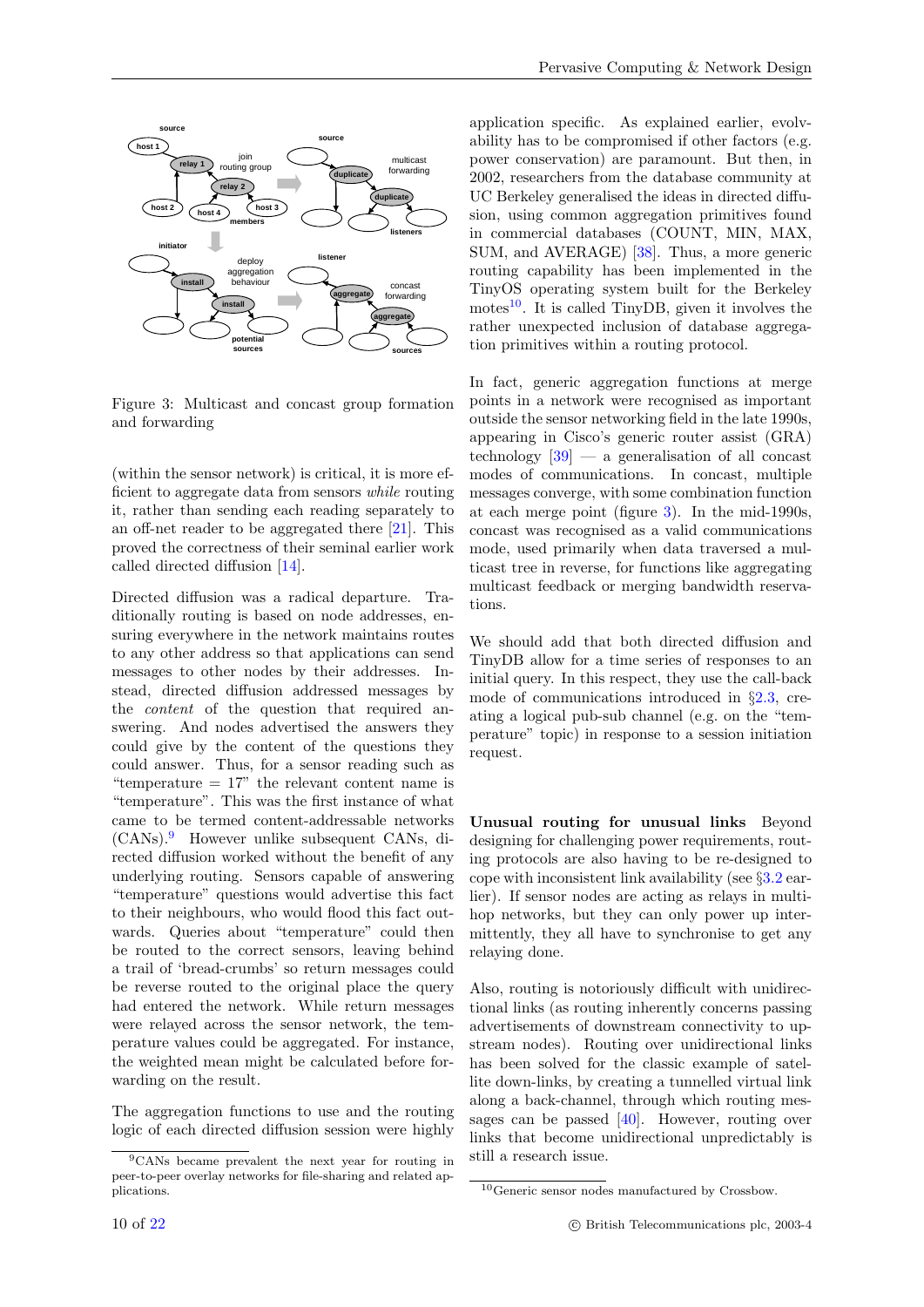Routing security If all the above research issues were not enough, routing in ad hoc networks presents numerous further unsolved security challenges. Already authentication of route advertisements is a difficult area if there is a high churn of network operators. It is unrealistic to expect trillions of devices to appear in the next decades unless billions of networks also appear to connect them together, implying extremely rapid appearance of new network operators (unless all networking is out-sourced to the few existing operators, which seems hopelessly optimistic).

In order to validate routing message authentication, any one network must know whom it would expect to receive adverts from. So authentication of routes through newly appearing networks will require trusted third parties to introduce the new players. Also, just because a route advertisement is authenticated, doesn't mean it is honest [\[41\]](#page-19-18). Commercial networks have an incentive to understate the cost metrics of their routes to attract extra custom. So unless the cost of an advertised route can be objectively tested [\[42\]](#page-19-19), authentication means little.

Although problems of authentication are hard, the range of possible attacks on the availability of ad hoc networks are even harder to solve. We have already mentioned sleep deprivation torture attacks on power constrained nodes. Law et al list a range of further attacks in their excellent introduction to this area  $[43]$ : black-holing, flooding, detours, loops, worm-holes, hijacking and blackmailing. Each node's finite battery power makes it vulnerable to any attack that requires it to use its energy before it can determine whether it is being attacked.

Clearly, if any section of society takes a dislike to certain wireless devices in their environment, they will only need to identify one of these vulnerabilities to attack them. The send-only sensor in the straw man proposal above, is a pragmatic way to avoid many of the vulnerabilities, although it is still susceptible to physical layer attacks such as channel jamming and the like.

### <span id="page-10-1"></span>3.4 Naming and addressing

To a casual observer, the size of the required address space for a computing network should relate to the number of hardware devices in the world. However, if pub-sub communications become predominant, the size of the problem will be determined by the number of software objects that have an audience of other software objects watching for updates to their state — potentially far more numerous than the trillions of devices on which they sit.

Encapsulation Hierarchy has invariably been used to ensure addressing schemes can scale. For instance, variable names used within a programme resolve to memory addresses, but the same variable name or memory address used in two programmes (or even two instances of the same programme) are distinguished by the identity of the process in which they run (strictly the identity of the interface to the process). Continuing up the hierarchy, processes are identified relative to the interfaces of the machines on which they run. Machines are identified relative to their subnetwork and so on.

Address aggregation However, large distributed processes like environment monitoring sit across machines rather than within one machine, invert-ing the 'normal' hierarchy<sup>[11](#page-10-0)</sup>. Sharing the variables of the process across machines causes the scaling problem introduced above. Imagine a large set of sensors also acting as relays for each other. Imagine that a subset comprises temperature sensors, which, along with those interested in their readings, all hold a common interest in the group-name "temperature". We explained earlier  $(\S2.3)$  $(\S2.3)$  why the only practical approach here is for each sensor to send to a logical channel — pub-sub mode rather than each hold a list of interested listeners. The logical channel is created by the interest of the listeners and the combined routing of all the relays. So every relay has to remember the list of those logical neighbours to which to forward messages concerning the temperature question. This list consumes a small amount of memory on each relay.

Another subset of the same sensors may be gathering road traffic statistics. So each relay also has to set aside memory to route messages for the "road-traffic" group. If there are a large number of network-wide processes being supported across the sensor network, there could be a routing group for each variable in each process — potentially one routing group for each software object on the network. Alternatively, many groups can be combined into one, so that some end-points have to filter out messages they aren't interested in (a problem familiar to people who use e-mail lists). However many groups there are, each relay will have to store a different neighbour list for each group.

Unfortunately, there is no generic way for each relay to aggregate the per-group neighbour lists it holds, so the memory required on each relay grows linearly with the number of routing groups. Each pair

<span id="page-10-0"></span><sup>&</sup>lt;sup>11</sup>Distributed processes will be the norm in the future.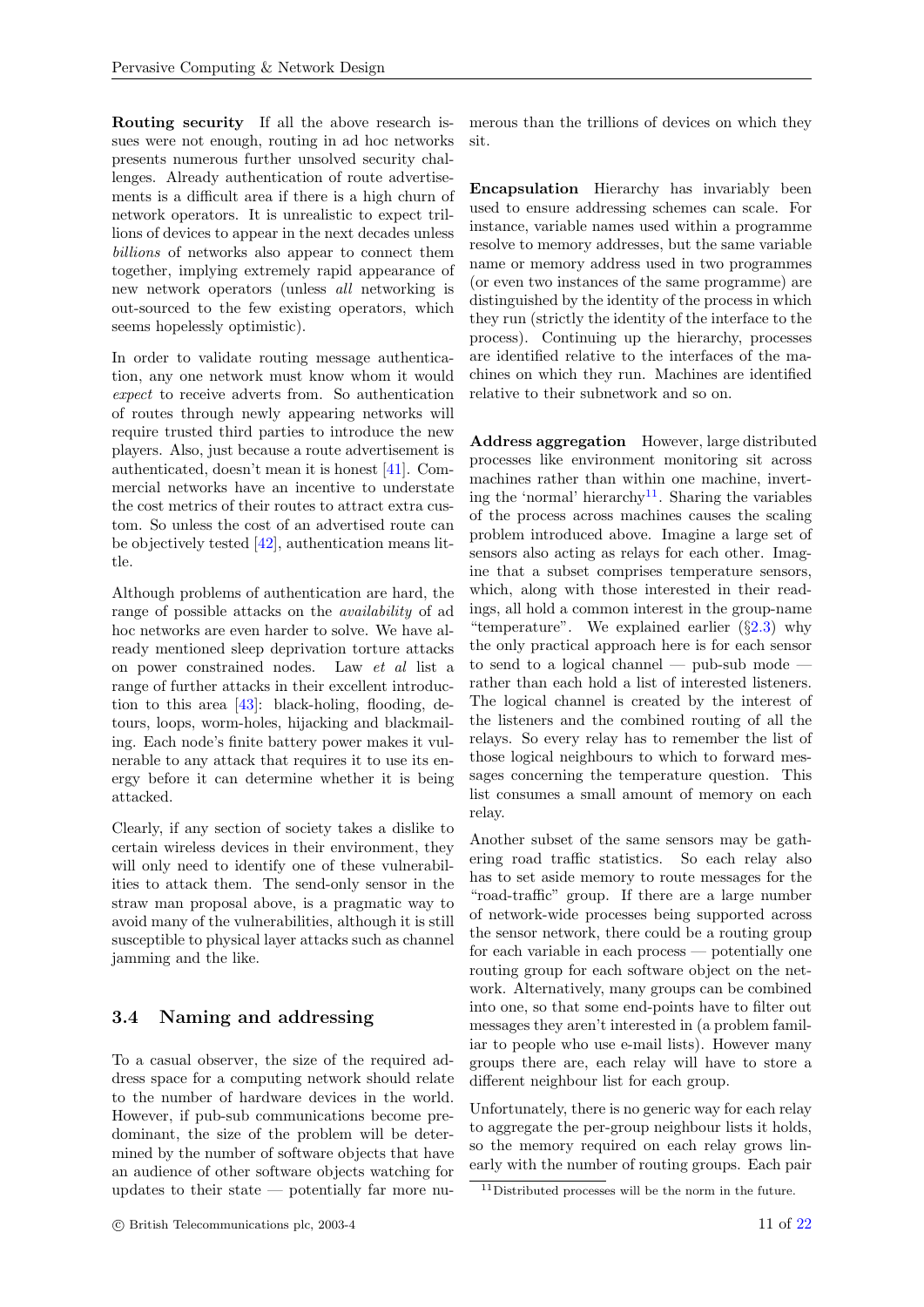(group-name, neighbour-list) bears little relation to any other pair. Even if numbers are uniquely assigned to each group, in a numeric order that helps one node to group its neighbour-lists efficiently, this order is unlikely to help any others. In 2001, this problem was articulated formally as the 'channelisation problem' [\[44\]](#page-20-0), also applying to radio channel allocation. Given we believe pub-sub will be the predominant mode of communications in pervasive computing, the channelisation problem puts inherent limits on the economic viability of pervasive computing. The designers of directed diffusion and TinyDB have not had to worry about this problem, because current sensor networks are applicationspecific, requiring only a few routing groups. However, if our conceptual model of pervasive computing (§[2.1\)](#page-1-0) becomes prevalent on a global scale, the channelisation problem will arise in the (mainspowered) networks connecting together the physical and information worlds. We predict that events from the physical world will spread out across a web of listeners around the globe, with little correlation by location.

Until recently, only limited group aggregation potential was considered feasible on relays [\[45\]](#page-20-1). A naïve solution is to use one coarser logical channel to replace many more granular ones and just expect receivers to filter out what doesn't concern them. Some of the filtering burden can be carried by the network, even using commercially available Internet routing products. Hop-by-hop filtering can be added to these products [\[46\]](#page-20-2) using their support for generic concast functions [\[39\]](#page-19-16) (see §[3.3\)](#page-8-0).

Our own solution to this problem takes an end-to- $\text{end}^{12}$  $\text{end}^{12}$  $\text{end}^{12}$  rather than hop-by-hop approach. Our aim was to solve the address scalability problem, but without revealing any more than necessary to intermediate parties, given messages will often contain commercial or private information. There were also delivery reliability reasons for choosing this approach (see  $\S3.5$ ).

We create routing state for very granular routing groups on relays but only for the brief time it is needed to pass a message [\[32\]](#page-19-9), which at first sight seems to prevent anything being sent. But each group is classified into indexes, clustered together with other groups having similar interest. Changes to indexes are notified to end-points interested in them using event messaging recursively, and indexes may themselves be further indexed. Group members listen to an index or indexes of their choice in order to hear when a message arises for their group. Persistent routing groups only need to be held open on relays for those index groups with an

audience. When an event source has a message to send, it first updates the indexes. Those listening then send join requests to their closest relays, creating the group's routing structure only for the brief time required. The solution makes memory usage scalable as more groups are required, but has to be traded off against a need for more messages to co-ordinate the indexes.

Topographical addressing We have already briefly discussed requirements for mapping between physical space and the logical addresses of processes on computing devices  $(\S2.2)$  $(\S2.2)$ . In order for two software objects to establish whether they are close in a modelled co-ordinate space, the most efficient approach is to create further objects to represent each volume of space. The model of each space holds the identifiers of objects placed within it and announces whenever an object enters or leaves it. Then, any object has to monitor the object representing the space it occupies in order to find other nearby objects, rather than having to continually interrogate the position of all objects in the world in case any one of them passes close by.[13](#page-11-1)

Thus we can immediately see a scenario where every space (of varying volume) in the physical world is represented by an object in the information world, which many other objects that have placed themselves in that space are continuously monitoring. Just this single proximity application would be sufficient to cause the group address aggregation scaling problems we have outlined — when trillions of objects are watching for changes in trillions of other objects. Further, many service providers will maintain space models requiring co-ordination between multiple models of the same space.

Internetworking beyond the Internet As networks of computing devices are formed, they may all inherit their networking characteristics from the evolving Internet architecture. However, new independent forms of network may develop without any overarching architecture common to all the networks. Overlays that work across multiple network architectures are perfectly feasible, the Internet itself being the classic example. But federations of different network architectures are fraught with problems.

The Plutarch proposal [\[47\]](#page-20-3) considers what is necessary to federate multiple addressing architectures, also making some inroads into wider federation issues. But address resolution differences can be confined to end-points and clearly identifiable gateways between architectures (cf. IPv4 to IPv6 gateways).

<span id="page-11-0"></span><sup>12</sup>Throughout the paper, the term end-to-end is used in its technical sense to mean "involving only the end-points to provide the function in question".

<span id="page-11-1"></span><sup>13</sup>Recall that any object might jump to anywhere in cyberspace.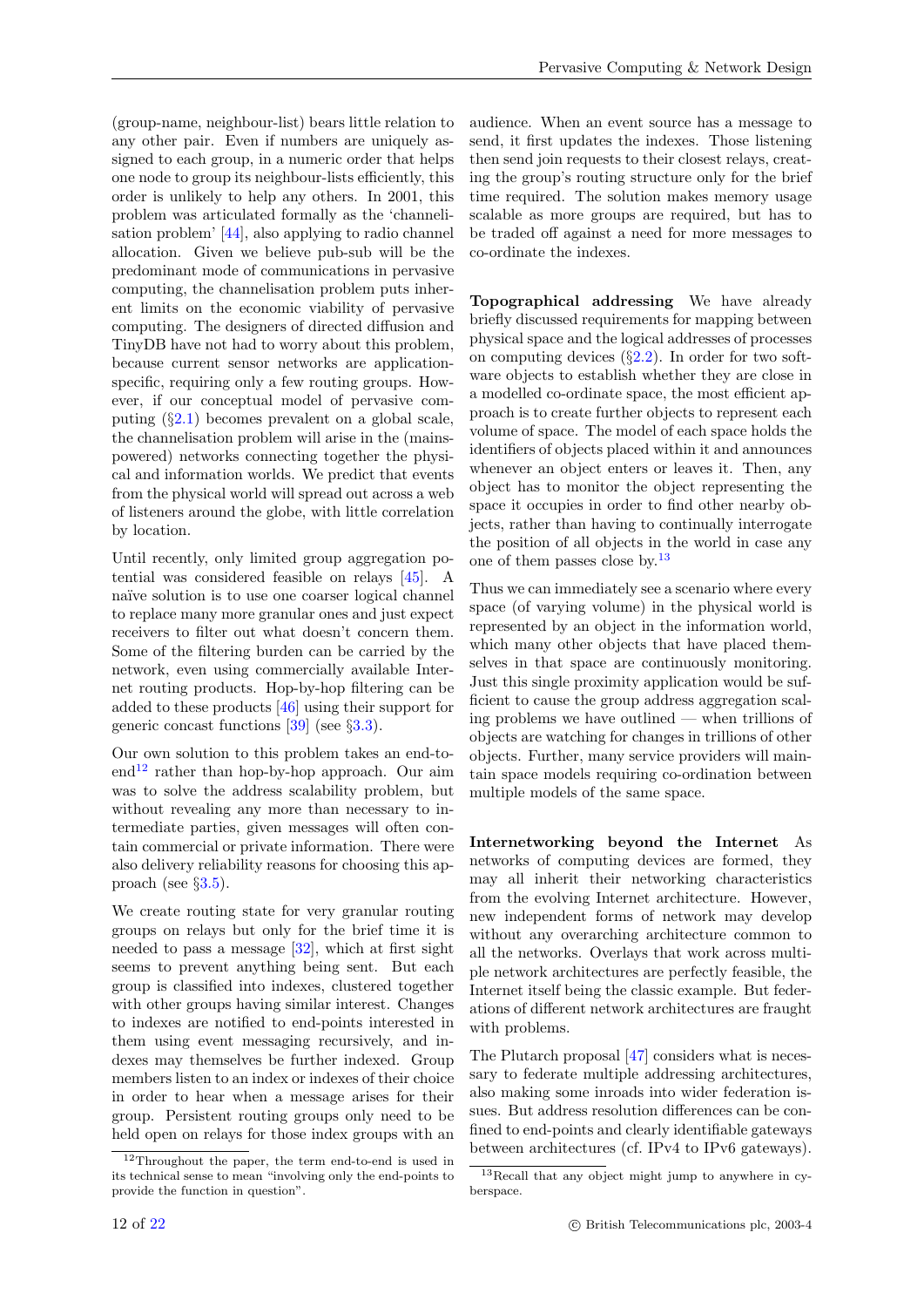The hard problems start when federating data handling *along* the whole network path: detecting routing loops or congestion, or controlling priority, capacity reservation or routing. The gain from not using an Internet-wide architecture would have to override the pain suffered dealing with such a wide range of issues.

#### <span id="page-12-0"></span>3.5 Data transport issues

Traffic profiles If computing does become pervasive one might assume that a majority of traffic flows would consist of just a few packets, with single datagram flows being common. But we cannot predict whether these bursts would constitute a large proportion of total traffic volume. In the last half of the 1990s, due to the rise in popularity of the Web, flows of a few packets  $( $20$ ) constituted the large$ majority of the flows (95%) and a sizeable proportion of the volume of traffic on the Internet (see, for example, Brownlee & Ma  $[48]$ . The rise in the popularity of peer-to-peer file sharing between 2000 and 2004 has seen longer lasting flows take over in prominence. Thus, not only would it be foolish to try to predict the future traffic mix, it would be reckless to design networks and protocols without contingency for a range of scenarios.

Even our intuition about the traffic implications of current uses of the Internet can be misguided. Most people imagine multicast is used to stream long-running sessions. Although this use does indeed constitute a large volume of multicast traffic, a study of nearly four million native multicast  $flows^{14}$  $flows^{14}$  $flows^{14}$  [\[49\]](#page-20-5) found over 75% consisted of just one packet. Closer investigation found a large proportion of these consisted of co-ordination messages to announce the existence of other sessions through various multicast indexing tools. The same bimodal distribution caused by the division in human behaviour between managing and doing (whether work, social interactions or whatever) is seen in unicast traffic [\[50\]](#page-20-6). But, past behaviour (mostly from human-attended sessions) is not a reliable guide to the future traffic mix if unattended sessions come to predominate.

For instance, we might see huge avalanches of messages firing across the Internet following major changes in the real world (road-traffic accidents, battles, security advisories, etc). Network management event avalanches already create problems that are hard to quantify until they happen. Once the information world is much more tightly coupled to the real world, the complex chains of dependency between messages (that may also get lost during such events) may become near impossible to design for.

Congestion control If the large majority of Internet traffic volume does turn out to consist of little bursts of packets between uncorrelated endpoints, current congestion control techniques will be largely useless. In order to pace its rate, a sender should mimic the behaviour of the transmission control protocol (TCP-friendly), which relies on congestion feedback from routers on the path. When a sender starts a new flow, it carefully introduces packets to the network, sending two for every one that gets acknowledged by the receiver, until it senses congestion. However, brief flows finish long before they discover the rate they could have used, because they have to proceed so cautiously.

If the traffic mix is mainly short flows, there may be insufficient long-running flows to use up the remaining network capacity. So there will come a time when further increases in network capacity will not bring any benefit. TCP-friendly slow-start algorithms will become the limiting factor for network capacity. Of course, the contrary approach would not work either; where everyone agrees that TCP should be allowed to ramp up more aggressively. We could then return to the episodes of persistent congestion collapse that led to the introduction of TCP in the 1980s.

Further, in the pervasive computing vision, distributed computations will always be fighting against unavoidable propagation delays due to the speed of light. Already many GRID applications use parallelism extremely judiciously, because the messaging delays between computers are so great relative to local delays. TCP's 'slow-start' puts an inherent limit of  $O(log(n))$  on the latency of a short burst of n packets. Whereas often a whole burst could have been served in one round trip, but that can only be discovered in retrospect.[15](#page-12-2)

The data rate of reality As we have mentioned, sensor networks can tend to generate event avalanches. The Anderson project at Columbia Uni has proposed a novel congestion control mechanisms, tailored to the particular problems of sensor networks [\[51\]](#page-20-7). The problem is that traditional congestion control only exerts back pressure on the sender's transmission rate. Herein lie two problems:

• the ultimate sender is the real world  $-$  it is obviously not possible to slow the data rate of reality,

<span id="page-12-1"></span><sup>14</sup>Monitored throughout July 2001 on MCI/WorldCom's backbone

<span id="page-12-2"></span> $^{15}\mathrm{Our}$  current research solves these 'slow-start' problems by reversing the incentive structures of the Internet's congestion control mechanisms. A publication is in preparation.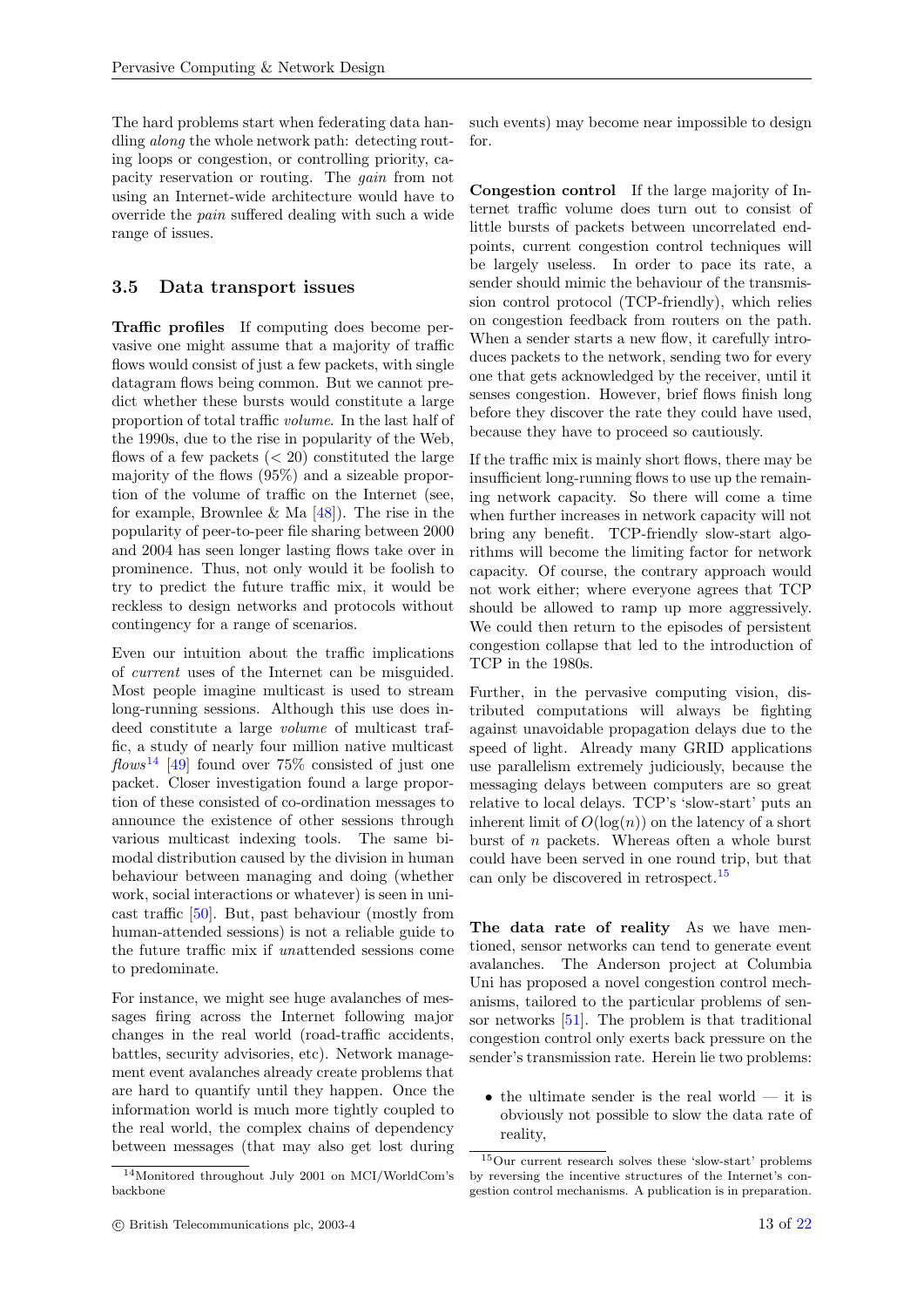• often, there is no backlog of messages at the sender which may have only contributed one message — congestion only arises at certain unfortunate relays in the sensor network.

By definition, congestion implies a high probability of not being able to service a request due to high utilisation of resources. So, again by definition, if a relay is congested, it will have no spare buffer space up its sleeve. So, once a relay is congested, it has very little room for manoeuvre, given all the data has probably already left the sources that caused the congestion. All that can be done is to ask upstream relays to hold back data, and sources to buffer any new data arriving 'from reality'. Clearly though, as events continue to unfold in the real world, if congestion persists there will come a point where data has to be dropped.

We should emphasise that some messages, no matter how tiny, might carry very important information. But the importance will rarely be understood by the sensor or relay — often it will only be possible to establish how important a message is once its meaning has been extracted by the receiver.  $16$ As with the quality of service question in public networks, the dilemma lies between adding capacity (which will rarely be sufficient in all circumstances) and introducing complex prioritisation or multi-path routing schemes. Both increase the size and cost of the devices, just to provide cover against unlikely eventualities, which may never happen $17$ . But catastrophes are exactly the time when reliable data is most required.

As messages cross the Internet at large, these problems can be ignored if the 'data rate from reality' is dwarfed by the data rate between entities in the information world. The latter is more elastic, so it can hold back to allow for fluctuations and avalanches of data from reality.

Delivery reliability Having introduced the possibility of dropping messages (whether as a result of congestion or wireless channel fade), this leads us directly into a further challenge to conventional thinking: how does a receiver know a message has been lost when it wasn't expecting it anyway?

Usually a receiver can detect a missing message when a sequence of packets stops arriving, or the next in the sequence arrives revealing a gap. Asynchronous events are not expected by definition. So the receiver can only detect a loss when the next event arrives, which may be anything from microseconds to years later. If using positive acknowledgement (ack) this is not a problem, because the sender can detect a lack of ack, and re-send. But if a large number of listeners want to be informed of each event, the source can be overwhelmed by what is termed an 'ack implosion'. Therefore, for scalability, the pub-sub model is deliberately arranged to hide the comings and goings of listeners from the source. So how can the source know how many listeners are interested, and therefore how many acks it should have received?

Negative acknowledgement (nack), where receivers only complain if they miss a message, is preferred in multicast streaming scenarios. So nacks can be aggregated on their way to the source if more than one receiver misses a message  $[52]$  (see also  $\S 3.3$ ). This still leaves the above problems where no-one can nack a missed message that they weren't expecting.

Our own index-based event messaging system (introduced in  $\S 3.2 \& \S 3.4$  $\S 3.2 \& \S 3.4$  $\S 3.2 \& \S 3.4$  $\S 3.2 \& \S 3.4$  in the context of intermittent links and address aggregation) was also designed to solve this problem. Because its indexes beacon regularly, it is clear when one is missed. And the indexes list the version number of the latest message on each message channel. So receivers can nack a missed message, even being able to catch up if they have been disconnected for some time.

Hop-by-hop ack or nack handling can be used for reliable delivery. Cisco's pragmatic general multicast aggregates nacks [\[46\]](#page-20-2), while SCRIBE [\[19\]](#page-18-18) uses the acks of a long-running TCP session between each intermediate system. However, an early insight during the design of the Internet was that hopby-hop acknowledgement didn't remove the need for end-to-end acknowledgement (e.g. during rerouting or router failures) [\[18\]](#page-18-17). The situation is no different for asynchronous events. We have to check delivery end-to-end, so hop by hop is redundant, hence justifying our choice of beaconing indexes.

The above concerns reliable multicast delivery across global networks, originating from a sensor just one hop from mains power as in our straw man proposal  $(\S3.1)$  $(\S3.1)$ . When messages arise in a *multi*hop sensor network, we have already  $(\S3.3)$  $(\S3.3)$  recommended avoiding duplication of power consumption, aggregating with concast, rather than duplicating with multicast until a node with mains power is reached. How reliability mechanisms should most efficiently span the two parts of the message transport in these cases is a matter for further research.

<span id="page-13-0"></span><sup>16</sup>In the physical world, this problem is solved by transmitting information in analogue form. For instance, an arbitrarily large volume of information can pass through the lens of the eye and the retina, in order to be prioritised during processing by the brain.

<span id="page-13-1"></span><sup>&</sup>lt;sup>17</sup>Aggregation of data within a sensor network  $(\S3.3)$  $(\S3.3)$ might alleviate most potential congestion problems.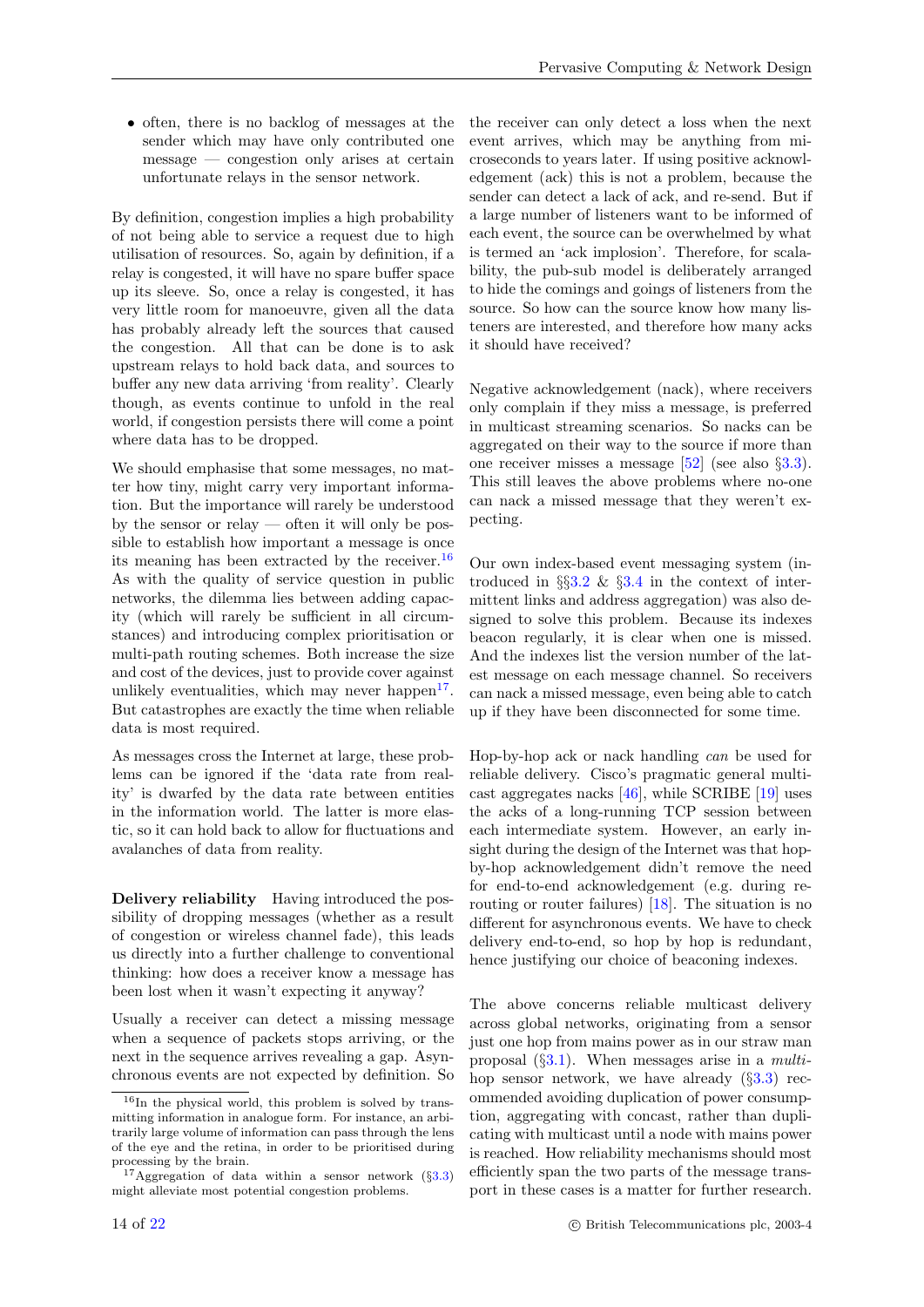#### <span id="page-14-0"></span>3.6 Security

All distributed applications require some degree of trust between the devices comprising the system. Elsewhere, Seleznyov et al discuss an approach to allow pervasive devices to determine whether they hold sufficient trust in their correspondents for the risk associated with the action in hand [\[53\]](#page-20-9). Such systems require rudimentary primitives for secure communications.

Pervasive placement of computers in the environment breaks many traditional communications security assumptions. Most importantly, storage of keys on a device assumes the device is physically secured against those who don't know the key, which is not the case for many sensor networking applications spread liberally throughout the environment.

Verifiable location However, many other applications of pervasive computing involve devices within business or residential premises. Recent research at UC Berkeley has introduced a technique to establish whether a device is located where it claims to be [\[54\]](#page-20-10), although a trusted node close to the device is a prerequisite. Previous techniques without that assumption were far more complex [\[55\]](#page-20-11). If it can be established that a device is within, rather than outside, a physically secured building, immediately more trust can be placed in messages from that device. Also, it may be possible to authenticate that a device is what it says it is, because it is located where it is meant to be.

Tamper-resistance and challenged hardware If security-sensitive devices must be subject to general access, it may be sufficient to use mildly tamper-resistant casings (as in our straw man proposal in §[3.1\)](#page-7-3), as long as the limitations are understood [\[56\]](#page-20-12). The sheer numbers of devices can be used to offer sufficient protection by designing the whole system to be resistant to compromise of a minority of devices. SPINS [\[57\]](#page-20-13) is an example of this approach, which has been implemented on Berkeley motes. It consists of two message security primitives: SNEP for confidentiality and  $\mu$ TESLA for message authenticity and integrity. Both are designed to provide strong protection despite extremely limited hardware, ruling out asymmetric cryptography.  $\mu$ TESLA<sup>[18](#page-14-1)</sup> derives the asymmetry needed for authentication from the one-way passage of time, rather than modular arithmetic. In SPINS, these primitives are built up into a secure

sensor network system bootstrapped from an association with a base-station.

Key management Public key (asymmetric) cryptography requires considerable computing resources, so it is considered infeasible on miniature devices for the foreseeable future. Even on highspeed computers, asymmetric keys tend to only be used to bootstrap lighter weight symmetric cryptography by exchange of a symmetric key. Without the ability to use public keys, it is hard to bootstrap a secure system of miniature devices by authenticating that the source of the initial keys is trusted. This is why SPINS (above) cannot bootstrap its authentication with any trusted identity, being limited to having to trust the base-station owner, which it authenticates by locality.

Stajano and Anderson [\[22\]](#page-18-21) propose that a useful key establishment primitive for miniature devices would be physical touch. That is, a master key can be established in a device when it is placed in contact with a mother device. This key cannot then be overridden by the touch of another device. Only the original mother can release the device from its mother's binding, after which it can be bound to the first new mother that touches it. The reliance on touch can be relaxed to include proximity [\[59\]](#page-20-15). Chan *et al*  $[60]$  establishes keys by giving each of a set of sensors a different subset of a large set of random keys prior to deployment. It uses the increased probability of any two nodes sharing common keys to bootstrap key establishment.

Once initial keys are established, key management procedures must be used to refresh the keys actually employed for message cryptography [\[61\]](#page-20-17), reducing the time attackers have to guess the keys in use by brute-force methods (as in our straw man proposal in §[3.1\)](#page-7-3). However, when broadcasting secrets to a constrained group, traditional key management techniques developed for one-to-one communications cannot be used, because the authorised membership of the group may change over time.

One approach is to assume the presence of a stable set of trusted event mediator nodes (see  $\S 2.3$ ). Then messages are sent to these mediators and group members form a one-to-one security association with any one of these mediators. However, trust in stable intermediaries is neither generic nor necessary in pervasive computing scenarios (or across the Internet at large). A preferred approach is for the message to be encrypted with a group key (using that classic oxymoron, the secret shared over a large group) at source, and remain encrypted throughout its end-to-end journey, at least avoiding sharing the key unnecessarily with intermediate nodes. As end-points join and leave the group, the

<span id="page-14-1"></span> $18 \mu$ TESLA is based on TESLA, our own joint work with Columbia Uni, UC Berkeley and IBM for lightweight, perpacket authentication of broadcast multimedia streams. It is currently in the process of standardisation through the IETF [\[58\]](#page-20-14).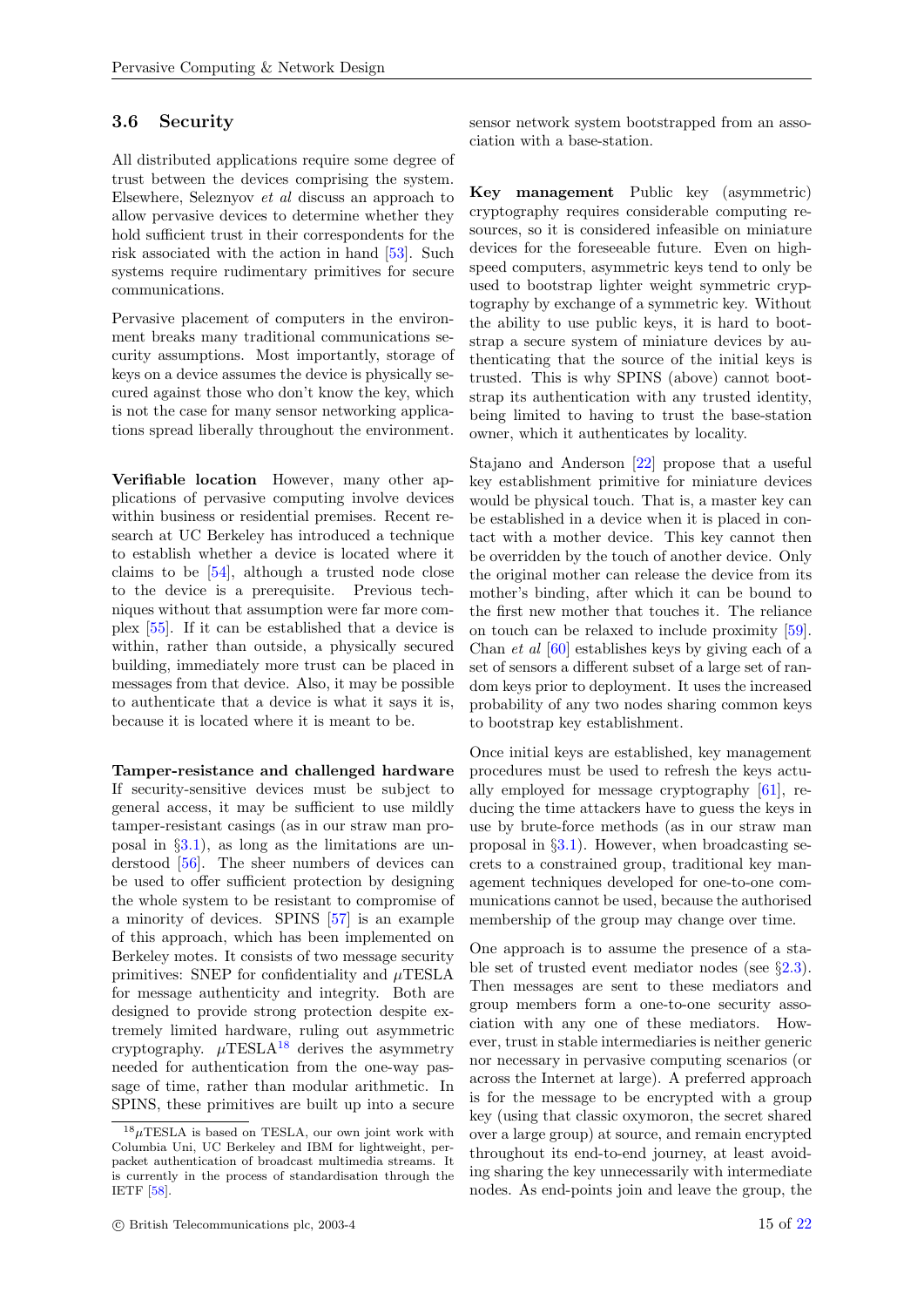group key is changed. Moyer et al provides a useful overview of the issues in group key management and a survey of solutions at the time [\[62\]](#page-20-18).

### 3.7 Ancillary communications services

Throughout the paper so far, we have kept our focus on the rudimentary functions necessary for communications to realise a pervasive computing vision. Beyond these, a richer set of ancillary communications services may be necessary for each specific application: search and discovery, group forming, session co-ordination, certification, transactional messaging, causal message ordering, and so on.

There are two schools of thought on how to achieve all but the most rudimentary function of forwarding and routing:

- bundled functions embedded within routers and relays throughout the messaging network (e.g. the event mediation service $19$ ),
- unbundled communications services separately provided by third parties (e.g. event archives) or by the joint efforts of peer endpoints (e.g. authentication and confidentiality).

Both approaches are distributed, they merely differ in whether the act of relaying is unavoidably bundled with other functions or not. In the unbundled approach, relays act as common carriers, irrespective of the messages being passed.

Our instincts are to always try to design unbundled functions (which can then optionally be collocated with the relaying function). But each case must be taken on its merits, and reasoned justifications given, rather than following the end-to-end design principle as a religion. We have given these reasoned arguments throughout.

But once we move from rudimentary to higher level functions as listed above, there is no question that they are best designed so that they can be separated from the basic networking service. In this respect, they have less impact on network design, justifying ruling their detailed discussion out of this paper's scope.

## 4 Business implications

Trends Over the last couple of decades asynchronous programming has become prevalent, at least for non-networked code local to the machine's own bus (e.g. an event listener is set for a mouse click event and, when it triggers, the code checks where the mouse pointer is and calls the relevant function). This trend will extend to distributed programming, though initially through the use of intermediary message servers rather than direct peer-to-peer remote procedure calls. As computing becomes more interfaced to the wider physical world, we can expect distributed asynchronous programming to become commonplace. Crowcroft envisages  $10^{10}$  event messages per second worldwide [\[46\]](#page-20-2). We have already explained that, if we expect trillions of devices, there will be orders of magnitude more event sources and listeners  $(\S3.4)$  $(\S3.4)$ .

This warns us that the potential growth of pervasive computing will be dependent on the successful deployment of the pub-sub mode of group communications, whether directly in the network infrastructure (e.g. as IP multicast  $[16]$ ) or using overlays [\[19,](#page-18-18) [63\]](#page-20-19).

The value of group forming Metcalfe's Law predicts that the value of a network is  $O(n^2)$ , because each of n users has the potential to communicate with  $n - 1$  other users. Reed's Law goes be-yond this, pointing out that n users<sup>[20](#page-15-1)</sup> have the potential to create  $2<sup>n</sup>$  different groups between themselves [\[64\]](#page-20-20), making the value of a network that supports formation of groups rise exponentially  $O(2^n)$ . Although neither law is intended to be a guide to prediction of actual market size, they give a feel for what shape the market growth curve should take in each case. They certainly show that a business that allows unfettered creation of groups ('Yahoo Groups for machines') will tend to be popular. If growth in computing device numbers remains exponential (the predicted doubling time is about 0.6 years), then growth in group numbers will be doubly exponential, that is  $O(2^{2^t})$ . Or put another way, if we are to create thousands of trillions of groups by 2020, world-wide group creation facilities will have to have been capable of creating millions of groups every second.

Whose business? Which customer? If devices are spread throughout the fabric of our lives, in shared office blocks, in industrial units, in public places and in private dwellings, up to a point, networks of devices will be able to act as their own in-

<span id="page-15-0"></span><sup>19</sup>Which may itself be an overlay network built on more rudimentary primitives, but it consists of message relays itself.

<span id="page-15-1"></span> $20$ Or processes?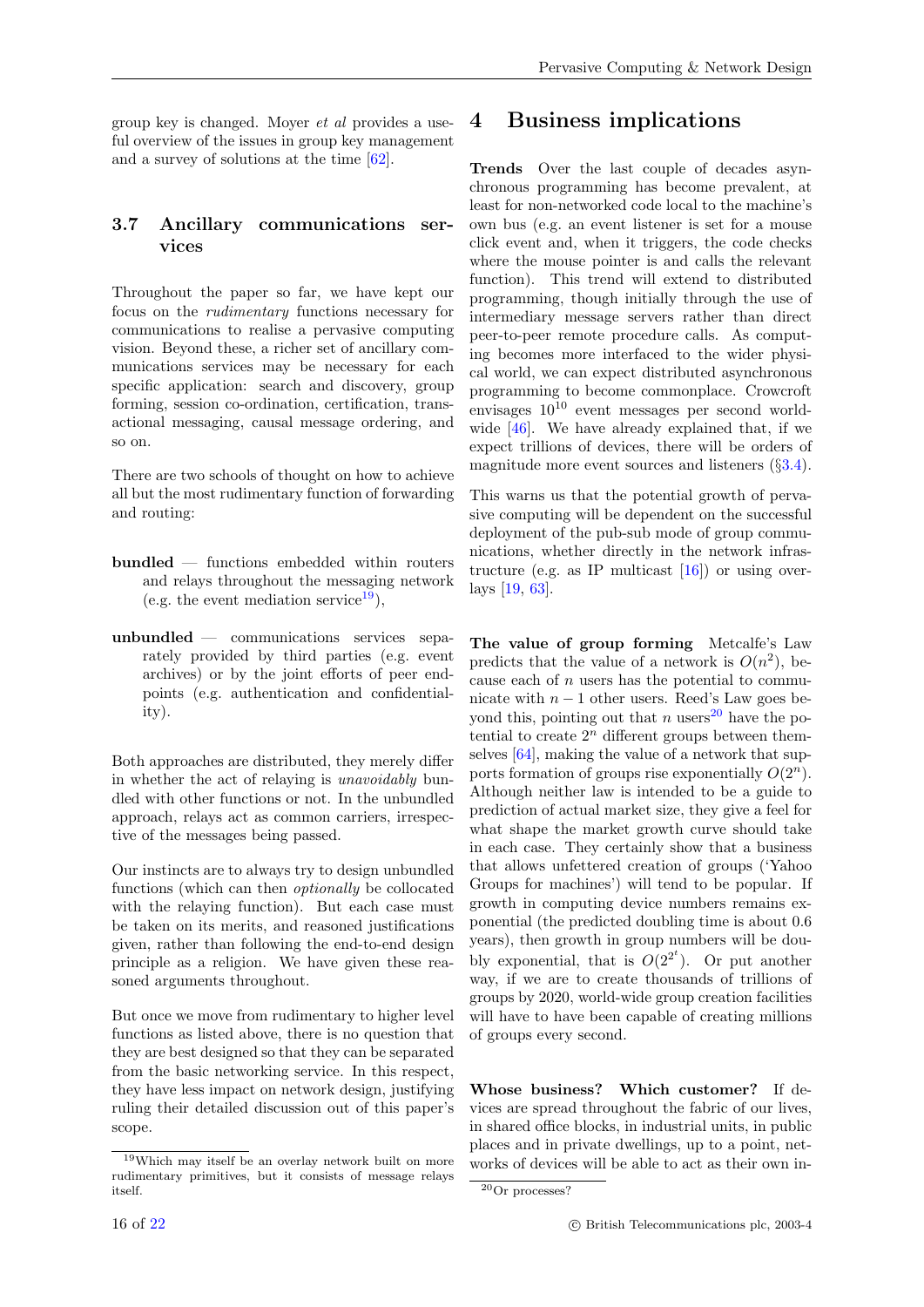frastructure. But part of the capacity of global networking infrastructure and all the capacity of ancillary services dedicated to asynchronous messaging will also be required. Why would anyone invest in this infrastructure? For the public good? For private gain? What socio-economic mechanisms will cause these prerequisites of the pervasive computing vision to happen? $21$ 

Because the impact of each device is so small, the question of who is responsible for its share of infrastructure becomes blurred. Many assume that infrastructure operators will cover their costs by cross-subsidising infrastructure from higher level services. But it is unrealistic to expect any company to be successful enough at these very different businesses for one to sustain the other, given competition from specialists in services for pervasive computing. So, if a washing machine detects new fabrics in its wash-load and looks up their washing instructions over the Internet, who should arrange for the required infrastructure and its maintenance? The manufacturer? the retailer? the householder? Who should pay for the service engineer to come out to a faulty washing machine only to discover the fault is due to the householder not paying their Internet bill? If sensor A is measuring light levels for one application, but also relaying for sensor  $B$ . they may both need global connectivity, but should relay A charge sensor B for its services?

Clearly, there will be many informal acts of give and take over what will often be trivial issues. But many tiny acts of take without any give mount up. Solutions to these free-rider problems must be found if the vision of pervasive computing is to be realised.[22](#page-16-1)

Pricing Assuming *someone* (probably not the end-user) will take responsibility for paying the bills for the communications infrastructure necessary to support pervasive computing, how will it be priced? The casual observer would expect event messaging services to be flat charged (irrespective of usage). Usage charging $^{23}$  $^{23}$  $^{23}$  would incentivise responsible use of resources, but we have seen that miniature devices already have good reason to be parsimonious, particularly to conserve battery power.

Our intuition is that flat charging will prevail wherever pervasive computing is 'scavenging' resources provided for other purposes (e.g. the wider Internet). But where messaging services are provided We have also explained that many applications will be part of vital business processes, their communications requiring priority over more optional messages during surges in demand. Clearly, priority service will attract premium charging. Given priority will rarely have to be exercised, premiums are unlikely to be levied only when priority is needed (usage). Rather they will be paid regularly in advance for the right to priority as a contingency (flat).

Pub-sub business model Traditionally, multicast has been associated with efficient distribution of streamed media, but it is also suitable for the timely delivery of asynchronous events. The sessions are just considerably shorter. One of the reasons pub-sub has not been widely deployed for media distribution is the desire to re-create content distribution business models over it that mimic those used today, by both the content and the network industry. Specifically, they expect the distribution network to charge the sender proportionately to the number of receivers.

Therefore, the full potential of pervasive computing will not be realised unless we can establish a viable separation between the business models for media distribution and for event notification. It is clearly not feasible to charge for event notification messaging per session (i.e. per event), but, if pub-sub were charged flat rate, it would be hard to prevent the same mechanisms being used to bypass media distribution pricing.

To bundle or to unbundle? When we discussed function placement (§[2.4\)](#page-5-0), we recommended that functions should not be assigned to specific equipment. Rather, we advised that the system should be designed open. Then, it is still perfectly possible to bundle functions together into a piece of equipment (e.g. if a vendor believes the business model is advantageous). But bundling is *chosen*, not inherent to the technical design.

Throughout, we have shown that there are rarely technical reasons to lock in even rudimentary communications services with the business of operating a dumb pub-sub network. $^{24}$  $^{24}$  $^{24}$  But, despite having no inherent lock-in, we can predict that messaging services will make good business for network operators in the next few years. However, as the pervasive computing scenario develops, we predict that all, or

<span id="page-16-0"></span> $21$ The wider question of who will have the incentive to invest in deployment of the devices themselves is just as valid, but outside the scope of this paper.

<span id="page-16-1"></span><sup>22</sup>See <http://www.mmapps.org/> for our collaborative research on motivations in peer-to-peer communities.

<span id="page-16-2"></span> $^{23}$ In bulk — it goes without saying that itemisation is out of the question.

<span id="page-16-3"></span> $^{24}$ Message aggregation and duplication — concast and multicast — being exceptions.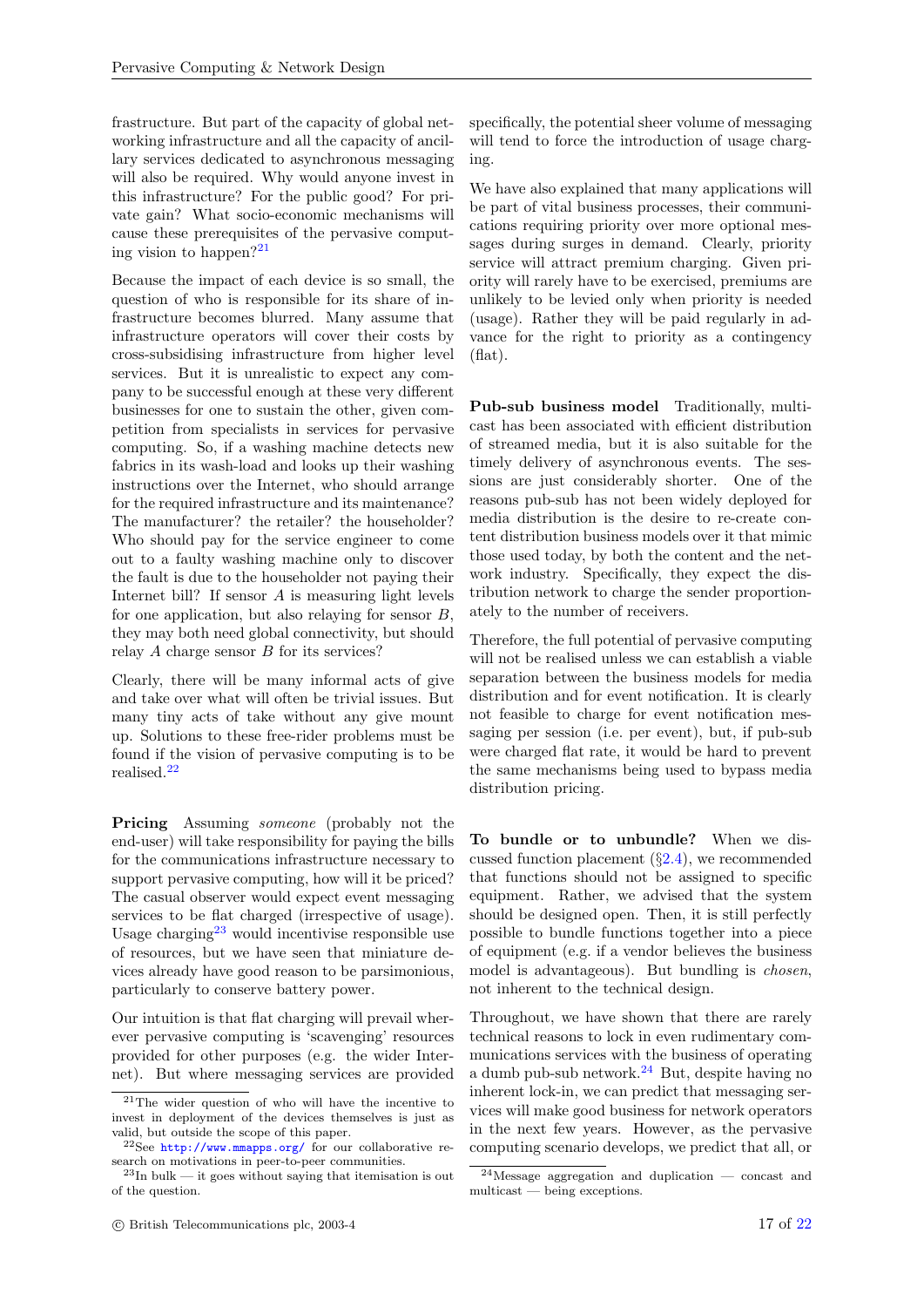at least most of these services will be self-provided more competitively by distributed software across the pervasive computing base. Therefore the technology should be designed for this transition from closed to open from the outset [\[65\]](#page-20-21), justifying our intuition of an open design closed by policy choice.

## 5 Conclusions

We have given controversial but reasoned explanations for why most pervasive computing will largely be connected globally and for why it will rely heavily on models of the physical world within the information world. It is infeasible to imagine that any arbitrary pair of computing devices will be able to talk directly to each other, just because they are in physical proximity. Instead physical devices will be bound to information models of themselves, which will meet in cyberspace, communications between devices taking place across cyberspace, as often as by direct wireless connectivity. Continuous co-ordination between the physical and information worlds will lead to a web of tens of billions of messages per second across the world's networks.

We have explained why we predict that asynchronous event messaging using publish-subscribe will be the predominant mode of communications for pervasive computing. Pub-sub will mostly be based on the multicast mode (whether native or overlay), once messages from the physical world have hit the first gateway to the rest of the Internet (the first connection to mains power). But, if there is a multi-hop wireless network between the physical world and that first gateway, in order to conserve power, concast will be the most likely communications mode up to that gateway.

We have questioned the assumption that tiny cheap computing devices will be considered disposable and application-specific. Economies of scale in volume device manufacturing will always favour reuse of the investment in generic device designs, whether each unit is disposable or not. Also, the investment in deploying devices will be higher than their cost, tending to encourage new ways to combine deployed devices to novel ends. Therefore working out the most generic communications facilities for miniature devices is a central part of the research agenda.

Having set out the grand challenge, we have surveyed its implications on each rudimentary element of communications: routing, addressing, congestion control, reliable delivery, security, etc. We have described the problems precisely and the various main approaches being adopted by the research community to solve them, giving rationale. We have exploded some myths particularly explaining why it

is often more effective and less complex to create an x-like system from un-x-like parts (e.g. a reliable system from unreliable parts, or a secure system from insecure parts). We have also corrected some misunderstandings that the research community seems to have carried over from their previous research areas. For instance, it is fruitless to try to control congestion by varying the data rate of reality and it is fruitless to expect receivers to know when they have missed an asynchronous message, which by definition they weren't expecting anyway.

Finally, we have introduced the implications of pervasive computing on the business of communications, explaining the trouble the commercial community has with the pub-sub model and emphasising the importance of group creation services. Many open questions remain, particularly concerning how to promote investment in pervasive computing infrastructure, given the benefits are so thinly spread, making collection of return on investment costly, even with flat pricing models. We have explained why 'open by design but closed by policy choice' will still be the appropriate commercial approach, given communications designs will still need to be generic, even though the *devices* on which they are implemented will be disposable.

## Acknowledgements

Jon Crowcroft (Cambridge Uni), Jane Tateson, Trevor Burbridge, Andrea Soppera, Alan Steventon (BT Research) and the anonymous reviewers.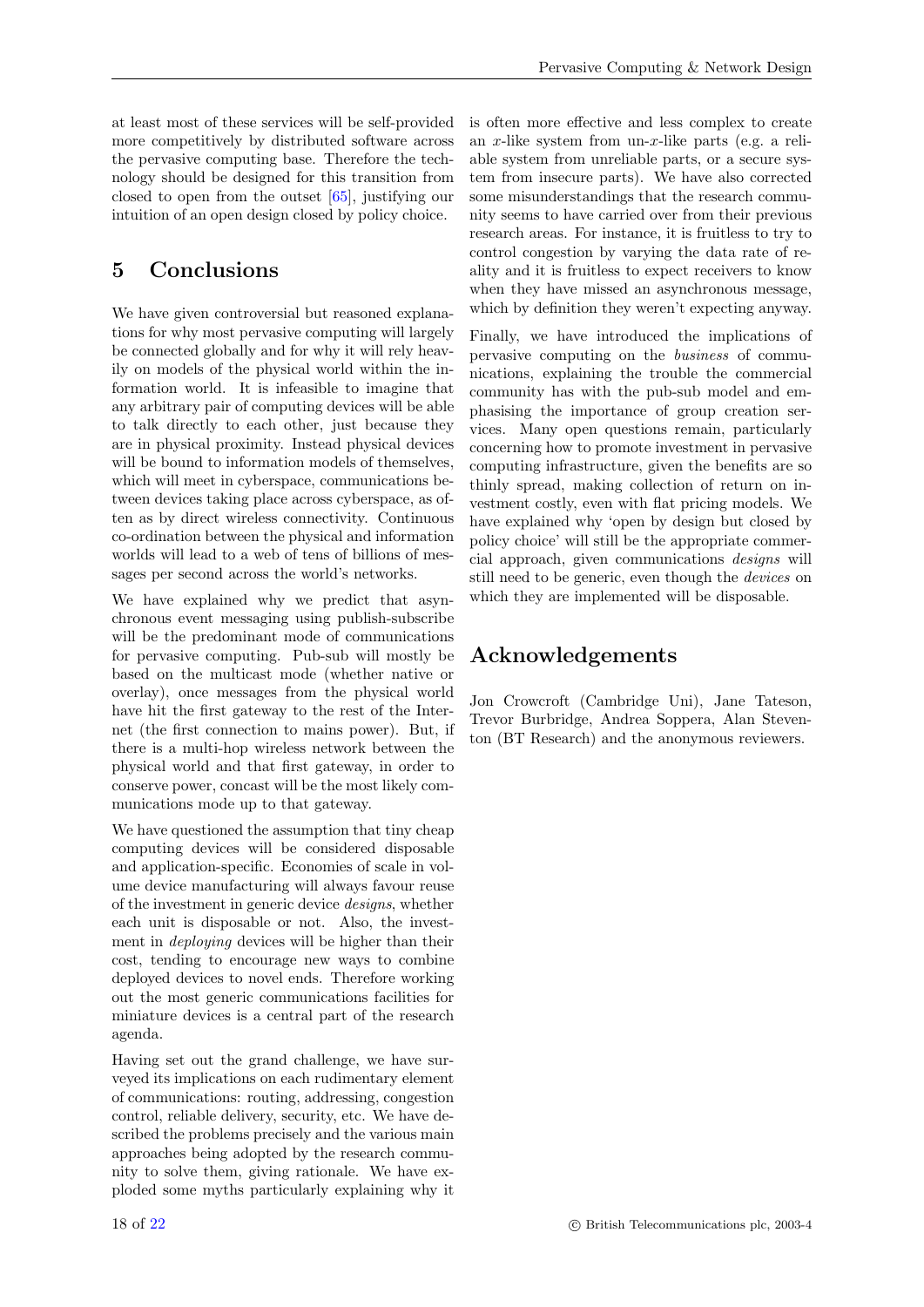### References

- <span id="page-18-0"></span>[1] Weiser M: 'The computer for the 21st Century', Scientific American, 265, No 3, pp 94–104 (September 1991)
- <span id="page-18-1"></span>[2] Durand A, Huitema C: 'The host-density ratio for address assignment efficiency: An update on the H ratio', Request for comments 3194, Internet Engineering Task Force, URL: [rfc3194.txt](http://www.ietf.org/rfc/rfc3194.txt) (November 2001)
- <span id="page-18-2"></span>[3] Bulman J, Crabtree B, Gower A, Oldroyd A, Lawson M, Stutton J: 'Mixed reality applications in urban environments', BT Technology Journal, 22, No 3 (July 2004)
- <span id="page-18-3"></span>[4] Brown S, Garner P, Sixsmith A, Hine N: 'Care in the community', BT Technology Journal, 22, No 3 (July 2004)
- <span id="page-18-4"></span>[5] Bull P, Payne R: 'Pervasive home environments', BT Technology Journal, 22, No 3 (July 2004)
- <span id="page-18-5"></span>[6] Bilchev G: 'Traffimatics — A pervasive view of co-operative vehicle highway systems', BT Technology Journal, 22, No 3 (July 2004)
- <span id="page-18-6"></span>[7] Gershenfeld N, Krikorian R: 'Building intelligence'. Web page URL: [http://www.media.mit.edu/physics/](http://www.media.mit.edu/physics/projects/IP/bldg/bi/) [projects/IP/bldg/bi/](http://www.media.mit.edu/physics/projects/IP/bldg/bi/) (June 2002) Briefing note.
- <span id="page-18-7"></span>[8] Krikorian R: 'Internet 0; Bringing IP to the leaf node'. URL: [http://www.bitwaste.com/wasted-bits/](http://www.bitwaste.com/wasted-bits/blog/conferences/et2003/I0-oreilly.pdf) [blog/conferences/et2003/I0-oreilly.pdf](http://www.bitwaste.com/wasted-bits/blog/conferences/et2003/I0-oreilly.pdf) (April 2003) (Presentation).
- <span id="page-18-8"></span>[9] Yokoji S, Takahashi K, Miura N: 'Kokono search: A location based search engine', In: Proc. Tenth International World Wide Web Conference (WWW10), (May 2001) URL: <http://www10.org/cdrom/posters/contents.html#a5> (Poster).
- <span id="page-18-9"></span>[10] Buyukkokten O, Cho J, Garcia-Molina H, Gravano L, Shivakumar N: 'Exploiting geographical location information of web pages', In: (Informal) Proc. Workshop on Web Databases (WebDB'99), ACM (June 1999) URL: <http://citeseer.ist.psu.edu/buyukkokten99exploiting.html>
- <span id="page-18-10"></span>[11] Shrikumar H: 'IPic - A match head sized Web-server'. Web page URL: [http://www-ccs.cs.umass.edu/](http://www-ccs.cs.umass.edu/shri/iPic.html) [shri/iPic.html](http://www-ccs.cs.umass.edu/shri/iPic.html) (October 2002)
- <span id="page-18-11"></span>[12] Shrikumar H: 'Connecting absolutely everything', White Paper WP010308, Ipsil, URL: [http://www.ipsil.](http://www.ipsil.com/resources/whitepapers/connecting.pdf) [com/resources/whitepapers/connecting.pdf](http://www.ipsil.com/resources/whitepapers/connecting.pdf) (2001)
- <span id="page-18-12"></span>[13] Oki B, Pfluegl M, Siegel A, Skeen D: 'The Information Bus; an architecture for extensible distributed systems', In: Proc. 14th ACM Symposium on Operating Systems Principles, (1993) URL: [http://www.cs.](http://www.cs.utah.edu/~retrac/cs7460/infobus.pdf) [utah.edu/~retrac/cs7460/infobus.pdf](http://www.cs.utah.edu/~retrac/cs7460/infobus.pdf)
- <span id="page-18-13"></span>[14] Intanagonwiwat C, Govindan R, Estrin D: 'Directed diffusion: A scalable and robust communication paradigm for sensor networks', In: Proc. ACM International Conference on Mobile Computing and Networks (MobiCOM'00), ACM (August 2000) URL: <http://www.isi.edu/scadds/projects/diffusion.html#publications>
- <span id="page-18-14"></span>[15] Soppera A, Burbridge T, Briscoe B, Rizzo M: 'GAP: The generic announcement protocol for event messaging', In: Proc. London Communication Symposium (LCS'03), UCL (September 2003) URL: [http:](http://www.ee.ucl.ac.uk/lcs/papers2003/103.pdf) [//www.ee.ucl.ac.uk/lcs/papers2003/103.pdf](http://www.ee.ucl.ac.uk/lcs/papers2003/103.pdf)
- <span id="page-18-15"></span>[16] Deering S E: 'Multicast routing in internetworks and extended LANs', In: Proc. ACM SIGCOMM'88. (August 1988)
- <span id="page-18-16"></span>[17] Bacon J, Moody K, Bates J, Hayton R, Ma C, McNeil A, Seidel O, Spiteri M: 'Generic support for distributed applications', IEEE Computer, pp 68–76 (March 2000) URL: <http://www.cl.cam.ac.uk/Research/SRG/opera/publications/pre-2002.html#2000>
- <span id="page-18-17"></span>[18] Saltzer J H, Reed D P, Clark D D: 'End-to-end arguments in system design', ACM Transactions on Computer Systems, 2, No 4, pp 277–288 (November 1984) URL: [http://web.mit.edu/Saltzer/www/publications/](http://web.mit.edu/Saltzer/www/publications/endtoend/endtoend.pdf) [endtoend/endtoend.pdf](http://web.mit.edu/Saltzer/www/publications/endtoend/endtoend.pdf) An earlier version appeared in the Second International Conference on Distributed Computing Systems (April, 1981) pages 509–512.
- <span id="page-18-18"></span>[19] Rowstron A, Kermarrec A M, Castro M, Druschel P: 'SCRIBE: The design of a large-scale event notification infrastructure', In Crowcroft J, Hofmann M, eds.: Proc. 3rd International COST264 Workshop on Networked Group Communication (NGC'01). Volume 2233 of LNCS., Springer LNCS pp 30–43 (November 2001) URL: <http://link.springer.de/link/service/series/0558/bibs/2233/22330030.htm>
- <span id="page-18-19"></span>[20] Soppera A, Burbridge T: 'Maintaining privacy in pervasive computing', BT Technology Journal, 22, No 3 (July 2004)
- <span id="page-18-20"></span>[21] Heidemann J, Silva F, Intanagonwiwat C, Govindan R, Estrin D, Ganesan D: 'Building efficient wireless sensor networks with low-level naming', In: Proc. Symposium on Operating Systems Principles, ACM pp 146–159 (October 2001) URL: <http://www.isi.edu/~johnh/PAPERS/Heidemann01c.html>
- <span id="page-18-21"></span>[22] Stajano F, Anderson R: 'The resurrecting duckling: Security issues for ad-hoc wireless networks', In Christianson B, Crispo B, Roe M, eds.: LNCS 1796, Proc. 7th International Workshop on Security Protocols, Springer Verlag pp 172–194 (April 1999) URL: <http://citeseer.ist.psu.edu/227971.html>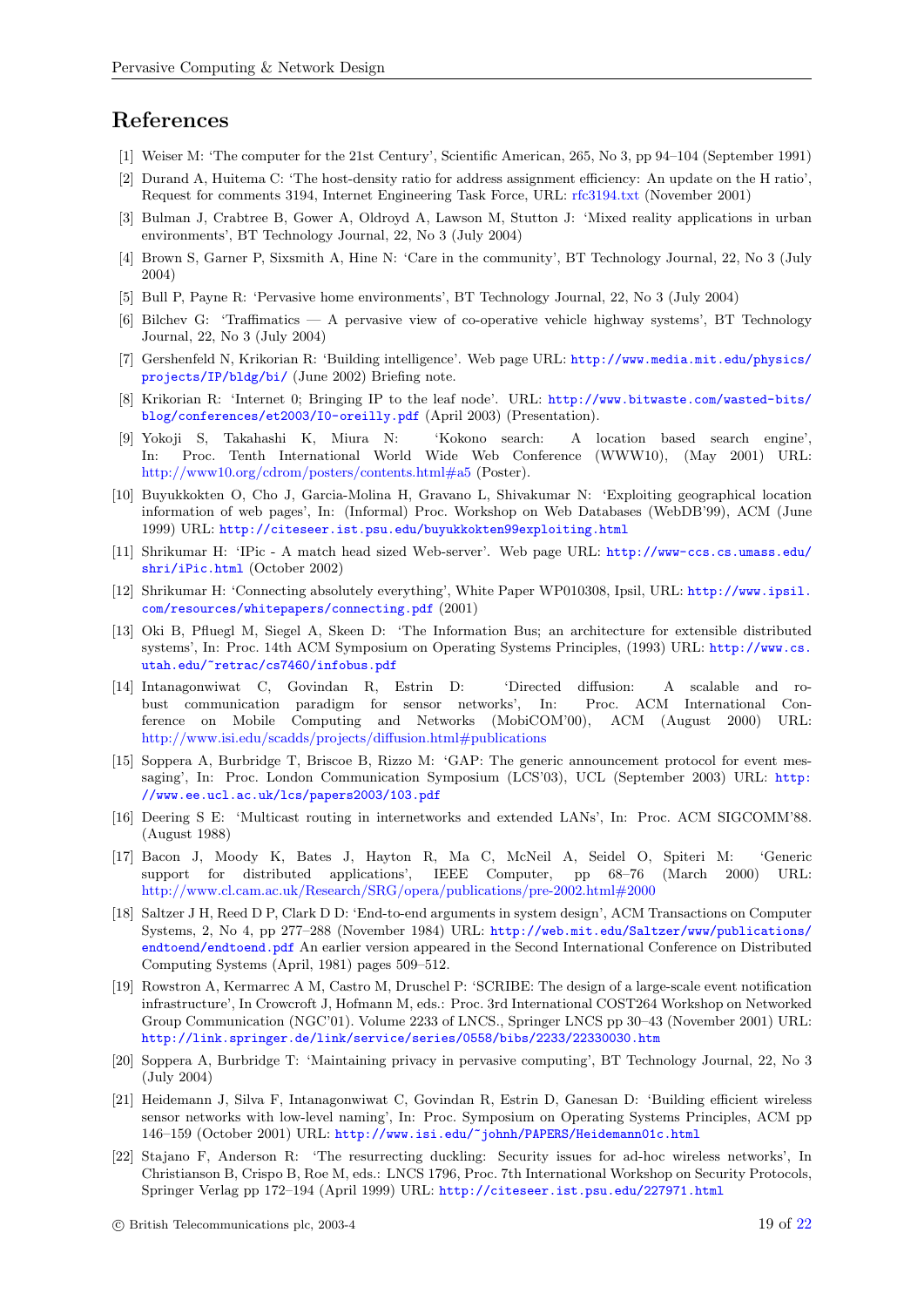- <span id="page-19-0"></span>[23] Briscoe B: 'MARKS: Zero side effect multicast key management using arbitrarily revealed key sequences', In: LNCS 1736, Proc. 1st International COST264 Workshop on Networked Group Communication (NGC'99), Springer (November 1999) URL: <http://www.btexact.com/publications/papers?doc=70250>
- <span id="page-19-1"></span>[24] Floyd S, Jacobson V, Liu C G, McCanne S, Zhang L: 'A reliable multicast framework for light-weight sessions and application level framing', Proc. ACM SIGCOMM'95, Computer Communication Review, 25, No 4, pp 342–356 (October 1995) URL: <http://www.acm.org/sigcomm/ccr/archive/1995/conf/floyd.html>
- <span id="page-19-2"></span>[25] Fall K: 'Delay tolerant networking research group', Working group charter, Internet Research Task Force, URL: <http://www.dtnrg.org/> (2002) (Continuously updated).
- <span id="page-19-3"></span>[26] Fall K: 'A delay-tolerant network architecture for challenged internets', Proc. ACM SIGCOMM'03, Computer Communication Review, 33, No 4, pp 27–34 (October 2003) URL: [http://portal.acm.org/citation.](http://portal.acm.org/citation.cfm?id=863960&dl=ACM&coll=portal) [cfm?id=863960&dl=ACM&coll=portal](http://portal.acm.org/citation.cfm?id=863960&dl=ACM&coll=portal)
- <span id="page-19-4"></span>[27] Kahn J M, Katz R H, Pister K S: 'Emerging challenges: Mobile networking for 'smart dust", Journal of Communications and Networks, 2, No 3, pp 188–196 (September 2000) URL: [http://citeseer.ist.psu.](http://citeseer.ist.psu.edu/kahn00emerging.html) [edu/kahn00emerging.html](http://citeseer.ist.psu.edu/kahn00emerging.html)
- <span id="page-19-5"></span>[28] Zhou L, Kahn J M, Pister K S: 'Corner-cube retroreflectors based on structure-assisted assembly for freespace optical communication', IEEE Journal of Microelectromechanical Systems, 12, No 3, pp 233–242 (June 2003) URL: <http://www-ee.stanford.edu/~jmk/pubs/ccr.jmems.pdf>
- <span id="page-19-6"></span>[29] Chlamtac I, Petrioli C, Redi J: 'Energy conservation in access protocols for mobile computing and communication', Microprocessors and Microsystems Journal, 1, pp 20–32 (March 1998)
- <span id="page-19-7"></span>[30] Chockalingam A, Zorzi M: 'Energy efficiency of media access protocols for mobile data networks', IEEE Transactions on Communications, 46, No 11, pp 1418–1421 (November 1998) URL: [http://citeseer.nj.](http://citeseer.nj.nec.com/259740.html) [nec.com/259740.html](http://citeseer.nj.nec.com/259740.html)
- <span id="page-19-8"></span>[31] Kravets R, Krishnan P: 'Application-driven power management for mobile communication', Wireless Networks, 6, pp 263-277 (2000) URL: <http://citeseer.nj.nec.com/kravets98applicationdriven.html>
- <span id="page-19-9"></span>[32] Soppera A, Burbridge T, Nekovee M: 'Index-based event messaging', In: Proc. International Workshop on Large-Scale Group Communication, (October 2003) URL: [http://srds2003.cnuce.cnr.it/papers/](http://srds2003.cnuce.cnr.it/papers/soppera.pdf) [soppera.pdf](http://srds2003.cnuce.cnr.it/papers/soppera.pdf)
- <span id="page-19-10"></span>[33] Perkins C, Belding-Royer E, Das S: 'Ad hoc on-demand distance vector (AODV) routing', Request for comments 3561, Internet Engineering Task Force, URL: <http://www.tcs.hut.fi/~anttit/manet/aodv/> (July 2003) (Experimental).
- <span id="page-19-11"></span>[34] Tschudin C, Lundgren H, Nordström E: 'Embedding MANETs in the real world', In: Proc. Conference on Personal Wireless Communications (TWC'03), IFIP (September 2003) URL: [http://www.it.uu.se/](http://www.it.uu.se/research/group/core/publications.php?pub_id=41) [research/group/core/publications.php?pub\\_id=41](http://www.it.uu.se/research/group/core/publications.php?pub_id=41)
- <span id="page-19-12"></span>[35] Baker F: 'An outsider's view of MANET', Internet Draft draft-baker-manet-review-01, Internet Engineering Task Force, URL: <http://bgp.potaroo.net/ietf/old-ids/draft-baker-manet-review-01.txt> (March 2002) (Expired).
- <span id="page-19-13"></span>[36] Singh S, Woo M, Raghavendra C S: 'Power-aware routing in mobile ad hoc networks', Proc. ACM International Conference on Mobile Computing and Networks (MobiCOM'98), pp 181–190 (1998) URL: <citeseer.nj.nec.com/singh98poweraware.html>
- <span id="page-19-14"></span>[37] Chang J H, Tassiulas L: 'Energy conserving routing in wireless ad-hoc networks', In: Proc. IEEE Conference on Computer Communications, pp 22-31 (2000) URL: <http://citeseer.nj.nec.com/chang00energy.html>
- <span id="page-19-15"></span>[38] Madden S R, Szewczyk R, Franklin M J, Culler D: 'Supporting aggregate queries over ad-hoc wireless sensor networks', In: Proc. Workshop on Mobile Computing and Systems Applications, (2002) URL: [http:](http://www.cs.berkeley.edu/~madden/madden_aggregation.pdf) [//www.cs.berkeley.edu/~madden/madden\\_aggregation.pdf](http://www.cs.berkeley.edu/~madden/madden_aggregation.pdf)
- <span id="page-19-16"></span>[39] Cain B, Speakman T, Towsley D: 'Generic router assist (GRA) building block; motivation and architecture', Internet draft, Internet Engineering Task Force, URL: [http://bgp.potaroo.net/ietf/old-ids/](http://bgp.potaroo.net/ietf/old-ids/draft-ietf-rmt-gra-arch-01.txt) [draft-ietf-rmt-gra-arch-01.txt](http://bgp.potaroo.net/ietf/old-ids/draft-ietf-rmt-gra-arch-01.txt) (March 2000) (Expired Sep 2000) (also invited talk at NGC'99).
- <span id="page-19-17"></span>[40] Duros E, Dabbous W, Izumiyama H, Fujii N, Zhang Y: 'A link-layer tunneling mechanism for unidirectional links', Request for comments 3077, Internet Engineering Task Force, URL: [rfc3077.txt](http://www.ietf.org/rfc/rfc3077.txt) (March 2001)
- <span id="page-19-18"></span>[41] Perlman R: 'Network layer protocols with byzantine robustness', Technical Report 429, MIT, URL: [http:](http://www.lcs.mit.edu/publications/specpub.php?id=997) [//www.lcs.mit.edu/publications/specpub.php?id=997](http://www.lcs.mit.edu/publications/specpub.php?id=997) (October 1988) (Based on PhD thesis).
- <span id="page-19-19"></span>[42] Zhu D, Gritter M, Cheriton D R: 'Feedback based routing', Computer Communication Review, 33, No 1, pp 71–76 (January 2003) URL: <http://portal.acm.org/citation.cfm?id=774774&dl=ACM&coll=portal>
- <span id="page-19-20"></span>[43] Law Y, Dulman S, Etalle S, Havinga P: 'Assessing security-critical energy-efficient sensor networks', In Gritzalis D, Vimercati S D C D, Samarati P, Katsikas S, eds.: Proc. 18th TC11 Int. Conf. On Information Security, IFIP, Kluwer pp 459–463 (May 2003) URL: [http://www.ub.utwente.nl/webdocs/ctit/1/](http://www.ub.utwente.nl/webdocs/ctit/1/00000087.pdf) [00000087.pdf](http://www.ub.utwente.nl/webdocs/ctit/1/00000087.pdf)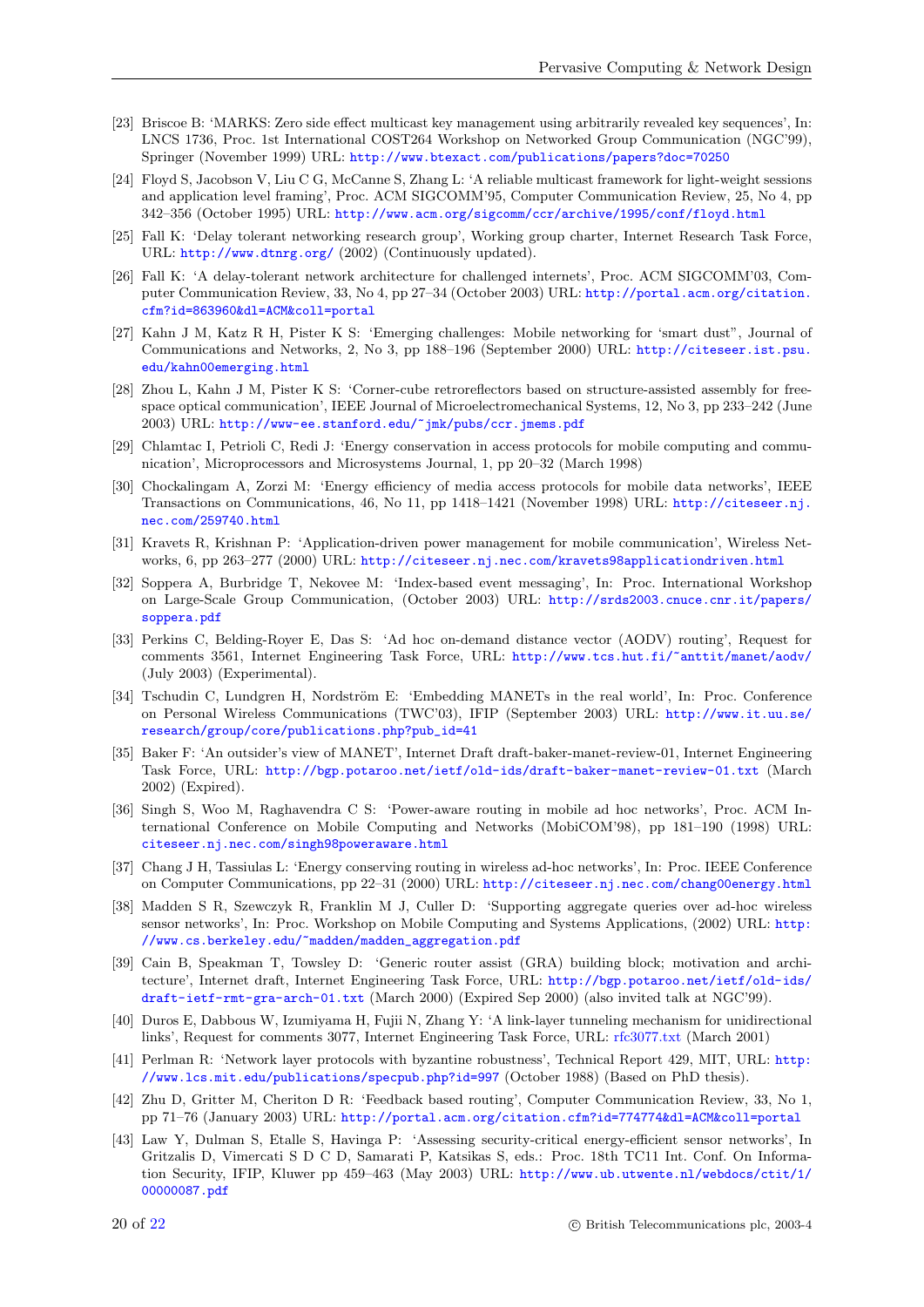- <span id="page-20-0"></span>[44] Adler M, Ge Z, Kurose J, Towsley D, Zabele S: 'Channelization problem in large scale data dissemination', In: Proc. IEEE International Conference on Network Protocols (ICNP'01), (2001) URL: [http://www.cs.](http://www.cs.umass.edu/~micah/pubs/channelization.ps) [umass.edu/~micah/pubs/channelization.ps](http://www.cs.umass.edu/~micah/pubs/channelization.ps)
- <span id="page-20-1"></span>[45] Thaler D, Handley M: 'On the aggregatability of multicast forwarding state', In: Proc. IEEE Conference on Computer Communications (Infocom 2000), (March 2000) URL: [http://www.ieee-infocom.org/2000/](http://www.ieee-infocom.org/2000/papers/632.ps) [papers/632.ps](http://www.ieee-infocom.org/2000/papers/632.ps)
- <span id="page-20-2"></span>[46] Crowcroft J, Bacon J, Pietzuch P, Coulouris G, Naguib H: 'Channel islands in a reflective ocean: Large scale event distribution in heterogeneous networks', IEEE Communications Magazine, 40, No 9, pp 112–115 (September 2002) URL: <http://www.cl.cam.ac.uk/Research/SRG/opera/publications/2002-pubs.html>
- <span id="page-20-3"></span>[47] Crowcroft J, Hand S, Mortier R, Roscoe T, Warfield A: 'Plutarch: An argument for network pluralism', In: SIGCOMM FDNA'03, ACM (2003) URL: <http://www.cl.cam.ac.uk/~jac22/out/plutarch.pdf>
- <span id="page-20-4"></span>[48] Brownlee N, Ma A: 'NeTraMet flow lifetimes and implications for routing context'. Web page URL: <http://www.caida.org/analysis/workload/netramet/lifetimes/> (June 2002) (Data in and out of UC San Diego Supercomputer Center collected Jun 2000).
- <span id="page-20-5"></span>[49] Beverly R, claffy k: 'Wide-area IP multicast traffic characterization', IEEE Network, (January/February 2003) URL: <http://www.caida.org/outreach/papers/2003/mcastworkchar/>
- <span id="page-20-6"></span>[50] Crovella M, Bestavros A: 'Self-similarity in World Wide Web traffic: Evidence and possible causes', IEEE/ACM Transactions on Networking, 5, No 6, pp 835–846 (1997) URL: [http://citeseer.ist.psu.](http://citeseer.ist.psu.edu/22080.html) [edu/22080.html](http://citeseer.ist.psu.edu/22080.html)
- <span id="page-20-7"></span>[51] Wan C Y, Eisenman S B, Campbell A T: 'CODA: Congestion detection and avoidance in sensor networks', In: Proc. First International Conference on Embedded Networked Sensor Systems, ACM pp 266–279 (2003) URL: <http://comet.ctr.columbia.edu/armstrong/>
- <span id="page-20-8"></span>[52] Speakman T, et al.: 'PGM reliable transport protocol specification', Internet draft, Internet Engineering Task Force, URL: [draft-speakman-pgm-spec-05.txt](http://www.ietf.org/internet-drafts/draft-speakman-pgm-spec-05.txt) (November 2000) (Work in progress) (expires 24 May 2001).
- <span id="page-20-9"></span>[53] Seleznyov A, Ahmed M O, Hailes S: 'Cooperation in the digital age: Engendering trust in electronic environments', BT Technology Journal, 22, No 3 (July 2004)
- <span id="page-20-10"></span>[54] Sastry N, Shankar U, Wagner D: 'Secure verification of location claims', In: Proc. Workshop on Wireless Security (WiSe 2003), ACM (September 2003) URL: <http://www.cs.berkeley.edu/~nks/locprove/>
- <span id="page-20-11"></span>[55] Gabber E, Wool A: 'On location-restricted services', IEEE Network, 13, No 6, pp 44–52 (1999)
- <span id="page-20-12"></span>[56] Anderson R, Kuhn M G: 'Tamper resistance — A cautionary note', In: Proc. Second USENIX Electronic Commerce Workshop, pp 1–21 (November 1996) URL: <http://www.cl.cam.ac.uk/users/rja14/#Reliability>
- <span id="page-20-13"></span>[57] Perrig A, Szewczyk R, Wen V, Culler D E, Tygar J D: 'SPINS: Security protocols for sensor networks', In: Proc. ACM International Conference on Mobile Computing and Networks (Mobicom'01), pp 189–199 (July 2001) URL: <http://citeseer.ist.psu.edu/568886.html>
- <span id="page-20-14"></span>[58] Perrig A, Canetti R, Song D, Tygar D, Briscoe B: 'TESLA: Multicast source authentication transform introduction', Internet draft, Internet Engineering Task Force, URL: [draft-ietf-msec-tesla-intro-01.txt](http://bgp.potaroo.net/ietf/old-ids/draft-ietf-msec-tesla-intro-01.txt) (February 2002) (Work in progress).
- <span id="page-20-15"></span>[59] Juels A: "'Yoking-proofs" for RFID tags', In Sandhu R, Thomas R, eds.: Proc. First International Workshop on Pervasive Computing and Communication Security, IEEE Press (2004) URL: [http://www.rsasecurity.](http://www.rsasecurity.com/rsalabs/staff/bios/ajuels/publications/rfidyoke/) [com/rsalabs/staff/bios/ajuels/publications/rfidyoke/](http://www.rsasecurity.com/rsalabs/staff/bios/ajuels/publications/rfidyoke/)
- <span id="page-20-16"></span>[60] Chan H, Perrig A, Song D: 'Random key predistribution schemes for sensor networks', In: Proc. Symposium on Security and Privacy 2003, IEEE (2003) URL: <http://www.ece.cmu.edu/~adrian/publications.html>
- <span id="page-20-17"></span>[61] Basagni S, Herrin K, Bruschi D, Rosti E: 'Secure pebblenet', In: Proc. International Symposium on Mobile Ad Hoc Networking & Computing (MobiHoc'01), ACM pp 156–163 (October 2001) URL: [http:](http://www.ece.neu.edu/faculty/basagni/publications.html) [//www.ece.neu.edu/faculty/basagni/publications.html](http://www.ece.neu.edu/faculty/basagni/publications.html)
- <span id="page-20-18"></span>[62] Moyer M J, Rao J R, Rohatgi P: 'A survey of multicast security issues in multicast communications', IEEE Network, 13, No 6, pp 12–23 (1999) http://www.comsoc.org/
- <span id="page-20-19"></span>[63] Ratnasamy S, Handley M, Karp R, Shenker S: 'Application-level multicast using content-addressable networks', In: Proc. 3rd International COST264 Workshop on Networked Group Communication (NGC'01). Volume 2233., Springer LNCS pp 14– (November 2001) URL: [http://link.springer.de/link/service/](http://link.springer.de/link/service/series/0558/bibs/2233/22330014.htm) [series/0558/bibs/2233/22330014.htm](http://link.springer.de/link/service/series/0558/bibs/2233/22330014.htm)
- <span id="page-20-20"></span>[64] Reed D P: 'That sneaky exponential — Beyond Metcalfe's Law to the power of community building'. Web Page URL: <http://www.reed.com/Papers/GFN/reedslaw.html> (1999) Online Supplement to Article in Context magazine.
- <span id="page-20-21"></span>[65] Clark D, Sollins K, Wroclawski J, Braden R: 'Tussle in cyberspace: Defining tomorrow's Internet', Proc. ACM SIGCOMM'02, Computer Communication Review, 32, No 4 (August 2002) URL: [http://www.acm.](http://www.acm.org/sigcomm/sigcomm2002/papers/tussle.pdf) [org/sigcomm/sigcomm2002/papers/tussle.pdf](http://www.acm.org/sigcomm/sigcomm2002/papers/tussle.pdf)